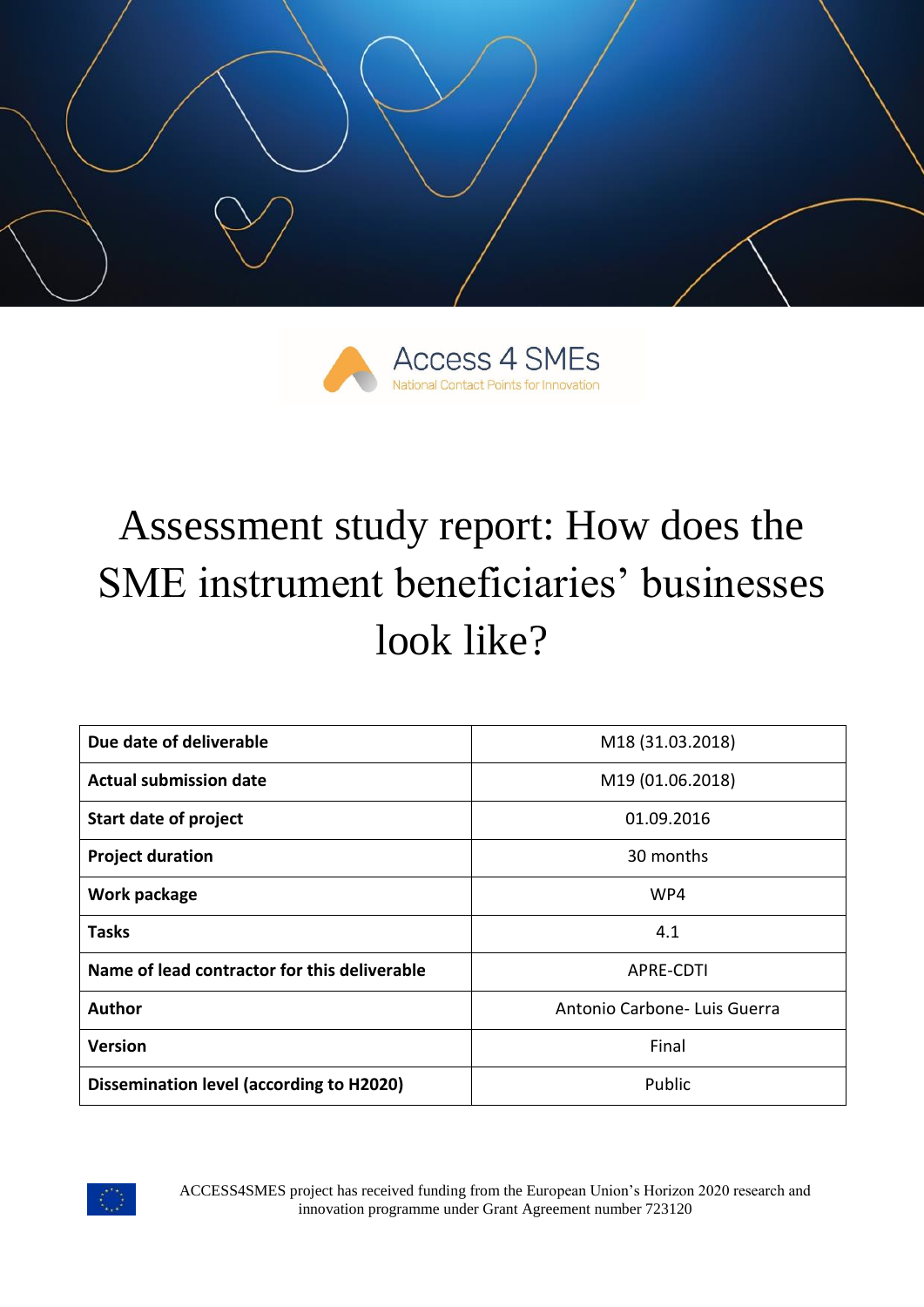

#### **Publication Information:**

This report was produced under the framework of Access4SMEs, the official network for Horizon 2020 National Contact Points (NCP) for Small Medium-sized Enterprises - SMEs and Access to risk finance (A2RF). ACCESS4SMEs' prime objective is to provide support and specialised services to the network of SMEs and A2RF NCPs. For enquiries regarding this report please contact us at [www.access4smes.eu](http://www.access4smes.eu/)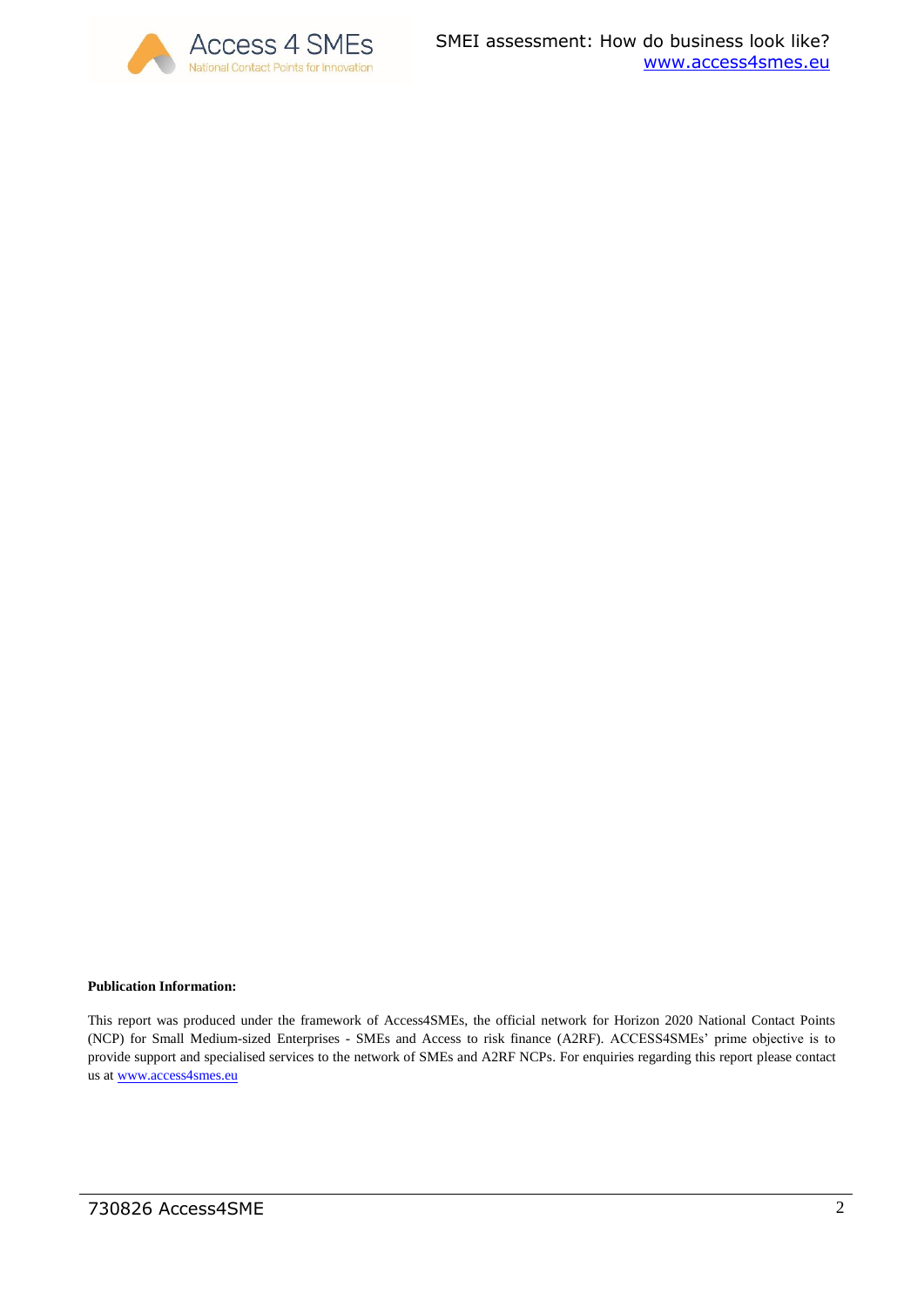

## **TABLE OF CONTENT**

| 1              |       |  |  |
|----------------|-------|--|--|
| $\overline{2}$ |       |  |  |
|                | 2.1   |  |  |
|                | 2.1.1 |  |  |
|                | 2.1.2 |  |  |
|                | 2.1.3 |  |  |
|                | 2.1.4 |  |  |
|                | 2.1.5 |  |  |
|                | 2.2   |  |  |
| $\mathbf{3}$   |       |  |  |
|                | 3.1   |  |  |
|                | 3.1.1 |  |  |
|                | 3.1.2 |  |  |
|                | 3.1.3 |  |  |
|                | 3.1.4 |  |  |
|                | 3.1.5 |  |  |
|                | 3.2   |  |  |
|                | 3.2.1 |  |  |
|                | 3.2.2 |  |  |
|                | 3.2.3 |  |  |
|                | 3.3   |  |  |
|                | 3.3.1 |  |  |
|                | 3.3.2 |  |  |
| 4              |       |  |  |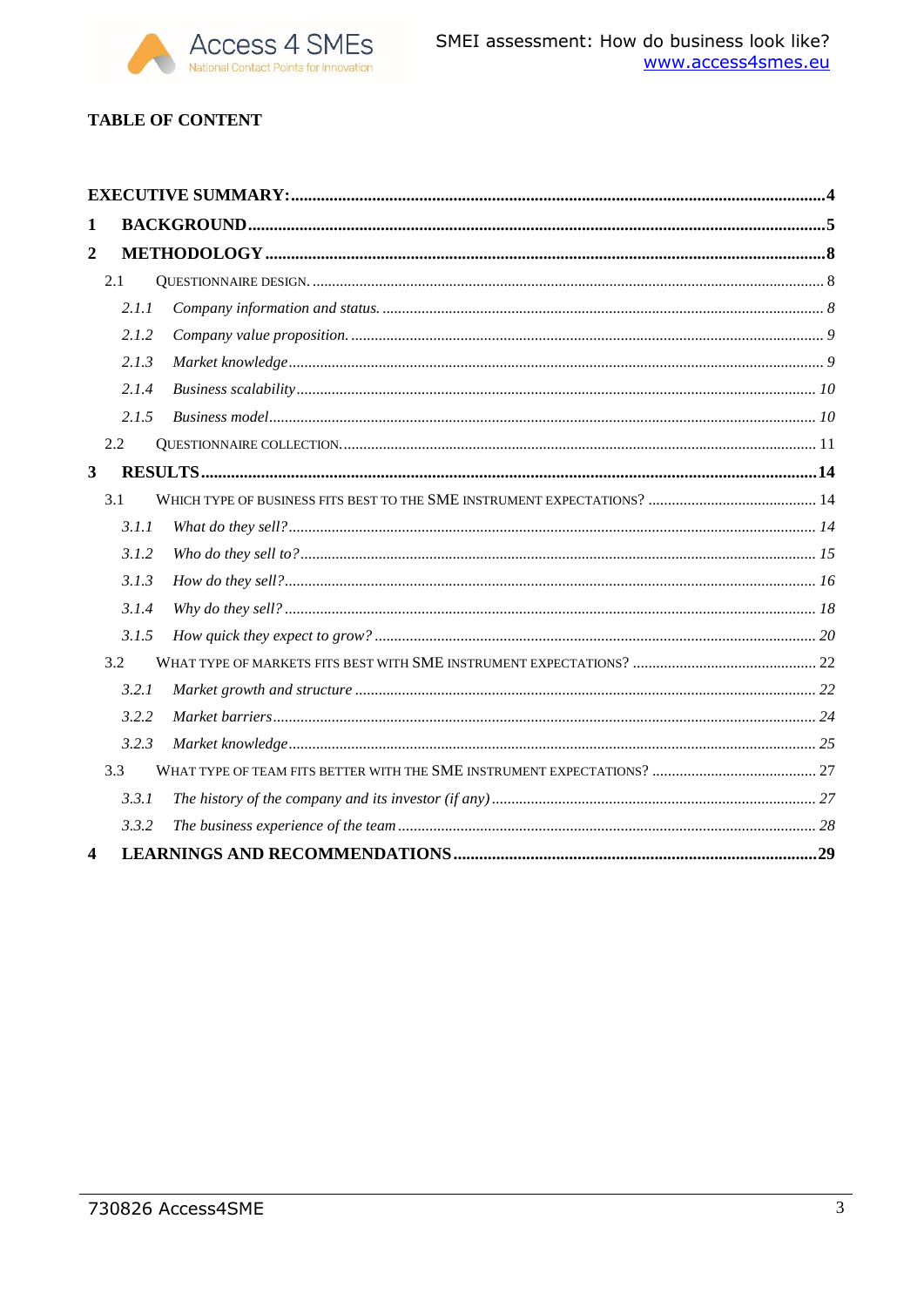## <span id="page-3-0"></span>**Executive Summary:**

The SME instrument is targeting "Highly innovative SMEs with a clear commercial ambition and a potential for high growth and internationalisation". The key question that arises from this statement is: is there any common pattern for these companies?

This is the objective of this deliverable based on an in-depth analysis of more than 50 real SME instrument phase 2 winning proposals in the first four years of the instrument implementation (2014-2017). For this analysis, the project has used a well-though ad hoc questionnaire comprising 44 questions covering the 5 key dimensions that could determine the international scalability potential of a SME. This 5 dimensions covers: company information & status, company value proposition, market knowledge, business scalability and business model.

A total of 56 questionnaires have been collected in this exercise. To show the validity of our dataset with respect the overall SME instrument population, both have been compared in terms of age,  $\&$ size of the SMEs, and also, which is quite more relevant, in terms of company lifecycle status (which is a parameter used within the business coaching service of the SME instrument).

With that similarity into account, this deliverable presents the main patterns identified for this kind of companies along ten concepts, separated into three dimensions:

- What type of business fits best within the SME instrument?
- What type of target market fits best within the SME instrument?
- What type of teams fits best within the SME instrument?

The patterns identified across these three themes do not guarantee a 100% successful application, but it really gives real clues to intermediaries aiming to support companies within this instrument to define which companies to focus and/or help companies to develop in the right direction during its phase 1 execution.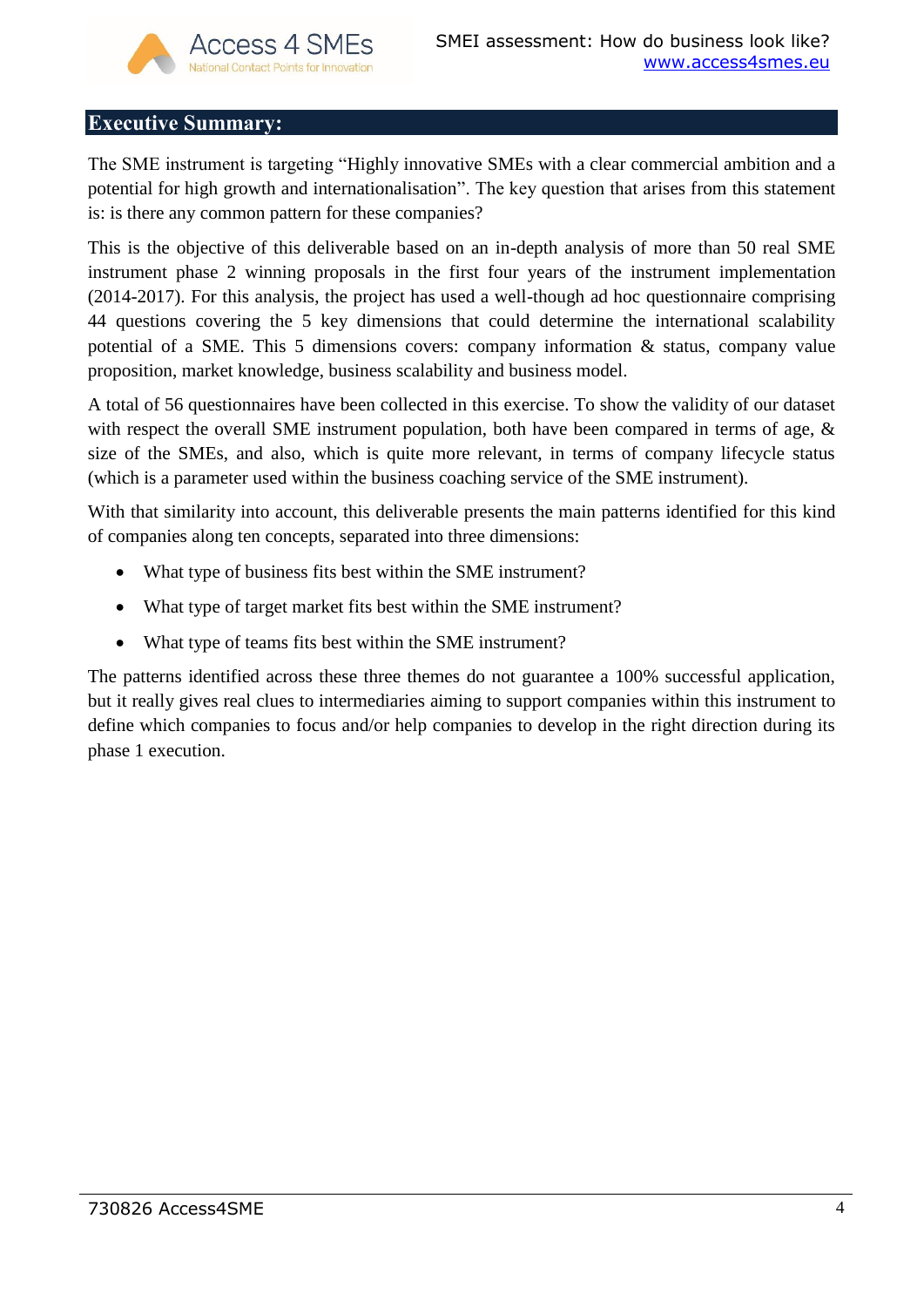## <span id="page-4-0"></span>**1 Background**

In the frame of the Access4SME project, the deliverable 3.1 named "·Analysis report on SME success factors and best practices", has made a thorough analysis to identify the typology of SME participating in the different instruments of H2020.

Based on its findings, **this deliverable aims to look specifically on the H2020 SME instrument beneficiaries,** as this instrument supports close-to-market activities, with the aim to give a strong boost to breakthrough innovation with a market-creating potential.

"Highly innovative SMEs with a clear commercial ambition and a potential for high growth and internationalisation" are the prime target. The idea of this report is **to understand wider how these "highly innovative SMEs with a clear commercial ambition and a potential for high growth and internationalisation" can be characterized** (if it were possible) and also, **to identify** trends and patterns on **which are the key business elements** that are commonly presented in winning proposals **to support such "breakthrough innovation with market-creating potential"**.

As this is the target, the **SME instrument phase 2 evaluations are based on investment criteria and not on research and innovation.** With this in mind, being funded in phase 2 will mean that the company

- Knows its market and has identified a relevant market opportunity,
- Has a sound and scalable business model
- Has a feasible implementation plan.

These three broad elements are further segmented in detailed sub-criteria along the **Evaluation Summary Report (ESR)** that the European Commission gives as feedback to the companies, **providing a very complete analysis of the company** from many complementary angles, as observed below.

| <b>Criterion 1- Impact</b>                                                                                                                                                                                                                                                                          | 4/5 |  |  |
|-----------------------------------------------------------------------------------------------------------------------------------------------------------------------------------------------------------------------------------------------------------------------------------------------------|-----|--|--|
| The proposal indicates in a convincing way that there will be demand/market (willing to pay) for<br>the innovation when the product/solution is introduced into the market                                                                                                                          |     |  |  |
| The targeted users or user groups of the final product/application, and their needs, are well<br>described and the proposal provides a realistic description of why the identified groups will have<br>an interest in using/buying the product/application, compared to current solutions available |     |  |  |
| The proposal provides a realistic and relevant analysis of market conditions, total available market<br>size and growth rate, competitors and competitive solutions and key stakeholders, clear<br>opportunities for market introduction.                                                           |     |  |  |
| It is described in a realistic and relevant way how the innovation has the potential to boost the<br>growth of the applying company                                                                                                                                                                 |     |  |  |
| The proposal demonstrates the alignment with the overall strategy of the participating SME(s) and<br>the need for commercial and management experience, including understanding of the financial and                                                                                                |     |  |  |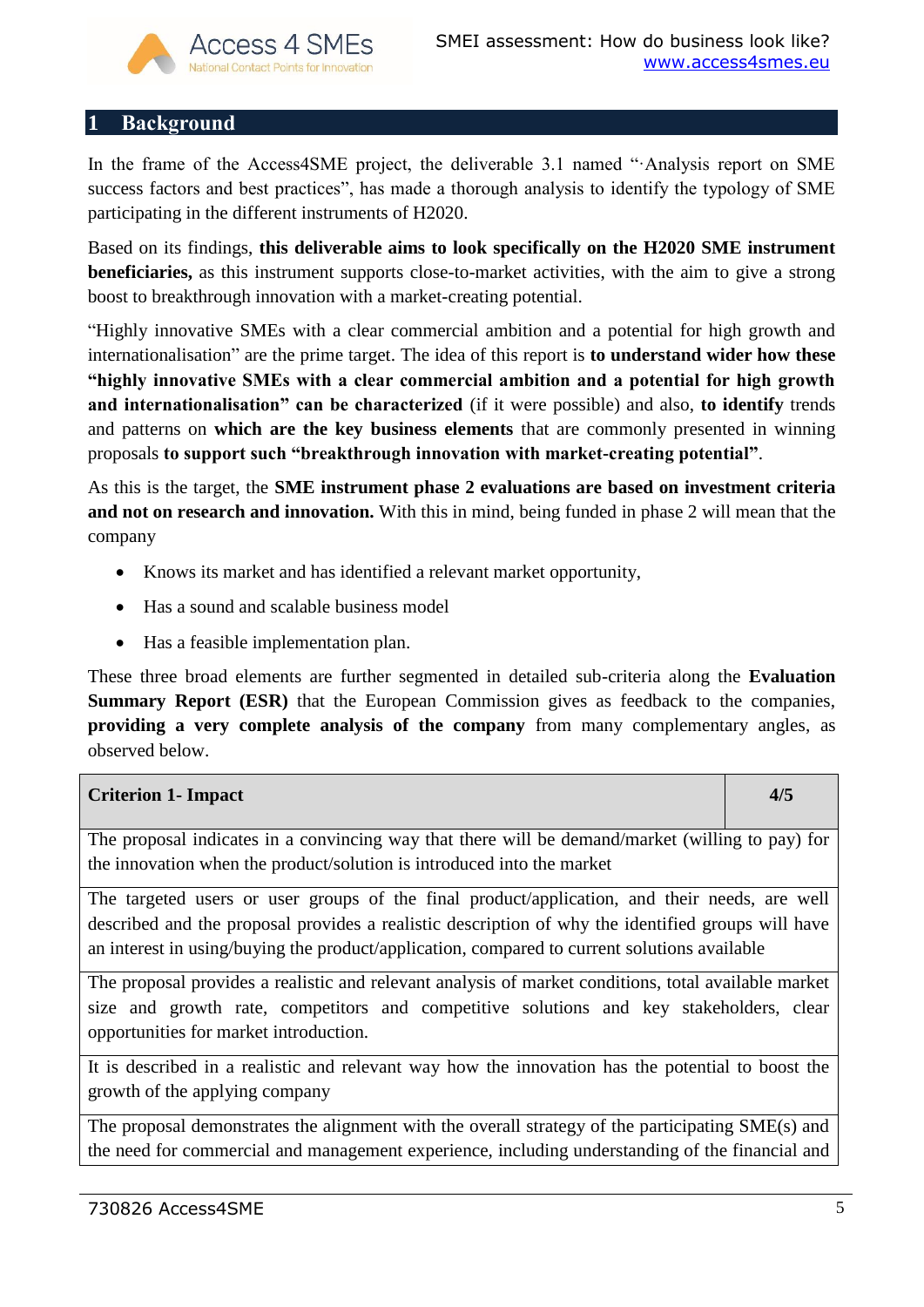

organisational requirements for commercial exploitation as well as key third parties needed

The innovation /solution has a clear European dimension both with respect to commercialisation and with respect to competitor /competition evaluation

The strategy plan for commercialisation is described in a realistic and relevant way, including approximate time to market/deployment. Activities to be further developed after phase 2, including additional dissemination measures, are well outlined.

Measures to ensure "freedom to operate" (possibility of commercial exploitation) are realistic and there is a convincing strategy of knowledge protection, including current IPR filing status, IPR ownership and licensing issues. Regulatory and/or standard requirements are well addressed

#### **Criterion 2 – Excellence 3/5**

The innovation aims new market opportunities addressing EU/global challenges

The included feasibility assessment demonstrates the technological/practical/economic viability of the innovation.

The proposal provides a realistic description of the current stage of development (TRL 6 or similar for non-technological innovations) and added value of its innovation as well as very good understanding of the competing solutions. Includes good comparison with state-of-the-art, known commercial solutions, including costs, environmental benefits, gender dimension, ease-of-use and other features

The objectives for the project as well as the approach and activities to be developed are consistent with the expected impact (commercialisation/deployment). Specifications for the outcome of the project and criteria for success are well defined

The expected performances of the innovation are convincing and have the potential to be relevant from a commercial point of view (Value for money). It is potentially better than alternatives

The proposal reflects a very good understanding of both risks and opportunities related to a successful market introduction of the innovation, both from a technical, commercial point of view.

#### **Criterion 3 - Quality and efficiency of implementation 3/5**

The proposal demonstrates that the project has the relevant resources (personnel, facilities, networks, etc.) to develop its activities in the most suitable conditions. If relevant, describes in a realistic way how key stakeholders / partners / subcontractors could be involved and why and how they were selected (subcontractors must be selected using best value-for-money principles). (Where relevant/) Participants in a consortium are complementary

The team has relevant technical/scientific knowledge/management experience, and a very good understanding of the relevant market aspects for the particular innovation. If relevant the proposal includes a plan to acquire missing competences, namely through partnerships or subcontracting (subcontractors must be selected using best value-for-money principles)

Taking the project's ambition and objectives into account, the proposal includes a realistic time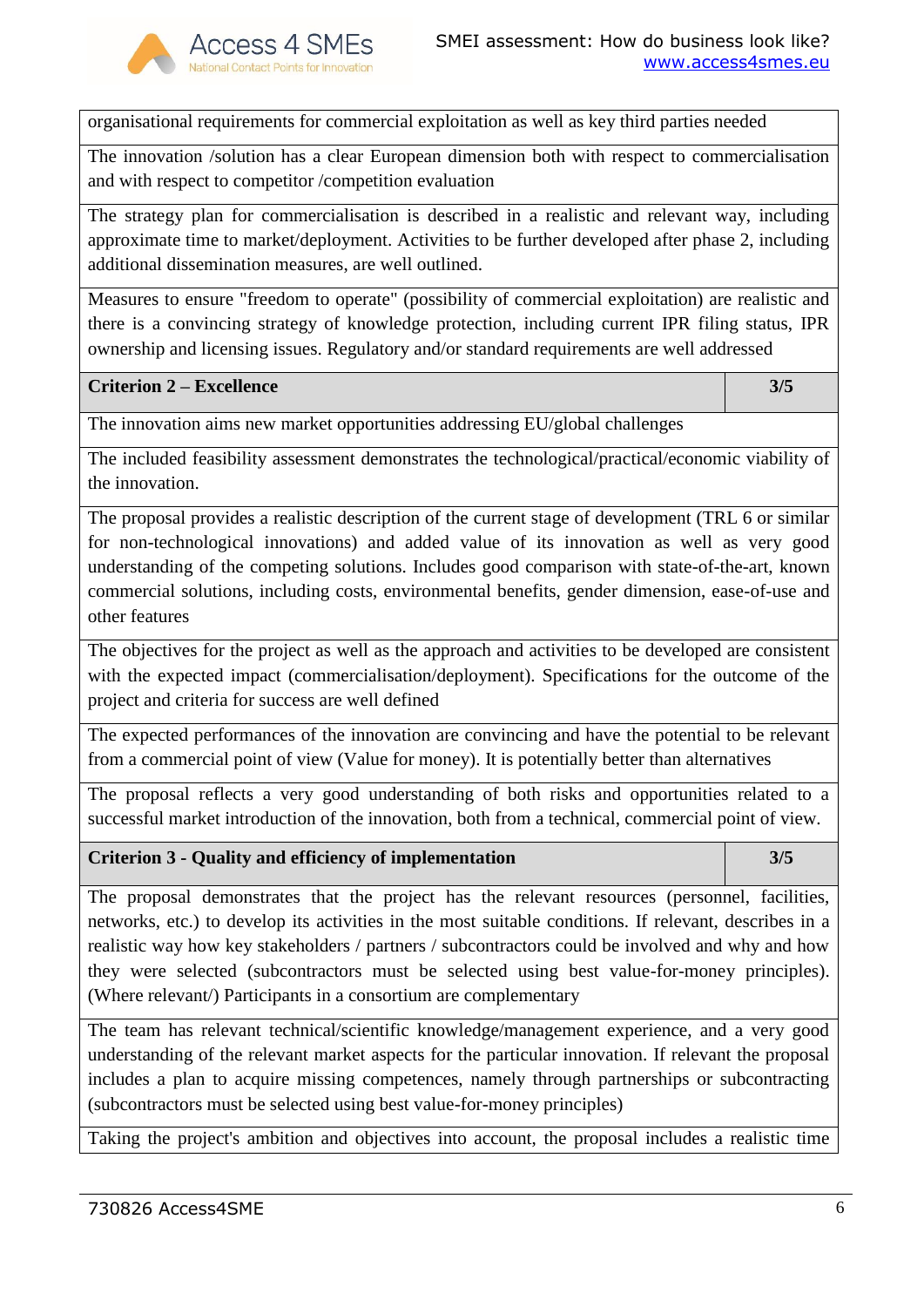

frame and a comprehensive implementation description

The work package descriptions and major deliverables and milestones are realistic and relevant, including appropriateness of the allocation of tasks and resources, risk and innovation management

#### **Total Score (threshold/maximum)**

In the 2014-2017 period, 12 was the threshold for phase 2. Since 2018, this threshold has been increased to 13.

**12\*/15**

**As the rating** supplied to the companies in the ESR despite covering many sub-criteria **are only qualitative** (very good to excellent, good to very good, fair to good, insufficient to fair), **we have approach our work looking directly though the 30 pages of winning proposals** (50 in total), **to collect** five different set of questions covering **company information & status, company value proposition, market knowledge, business scalability and business model.** 

The exercise of looking through a winning proposal with a business dimension in mind has been considered as such a worthy element of the work of this deliverable. In fact, the questionnaire prepared for that, has been used for working group exercises within the General Assembly of the project in Brussels in June 2017 and also in the NCP Training organized jointly by DG RTD-DG GROW and the project in Brussels in October 2017, when the Innovation and SME Work Programme and EIC Work Programme 2018-2020 were officially launch.

**Thanks to these two extra sessions,** cases have not only been collected from the main partners of this task (namely CDTI (Spain), APRE (Italy), DLR (Germany), EI (Ireland) and IPPT-PAN (Poland) but also **we have had contributions for other 6 countries** (Austria, Czech Republic, France, Hungary, Norway and Portugal).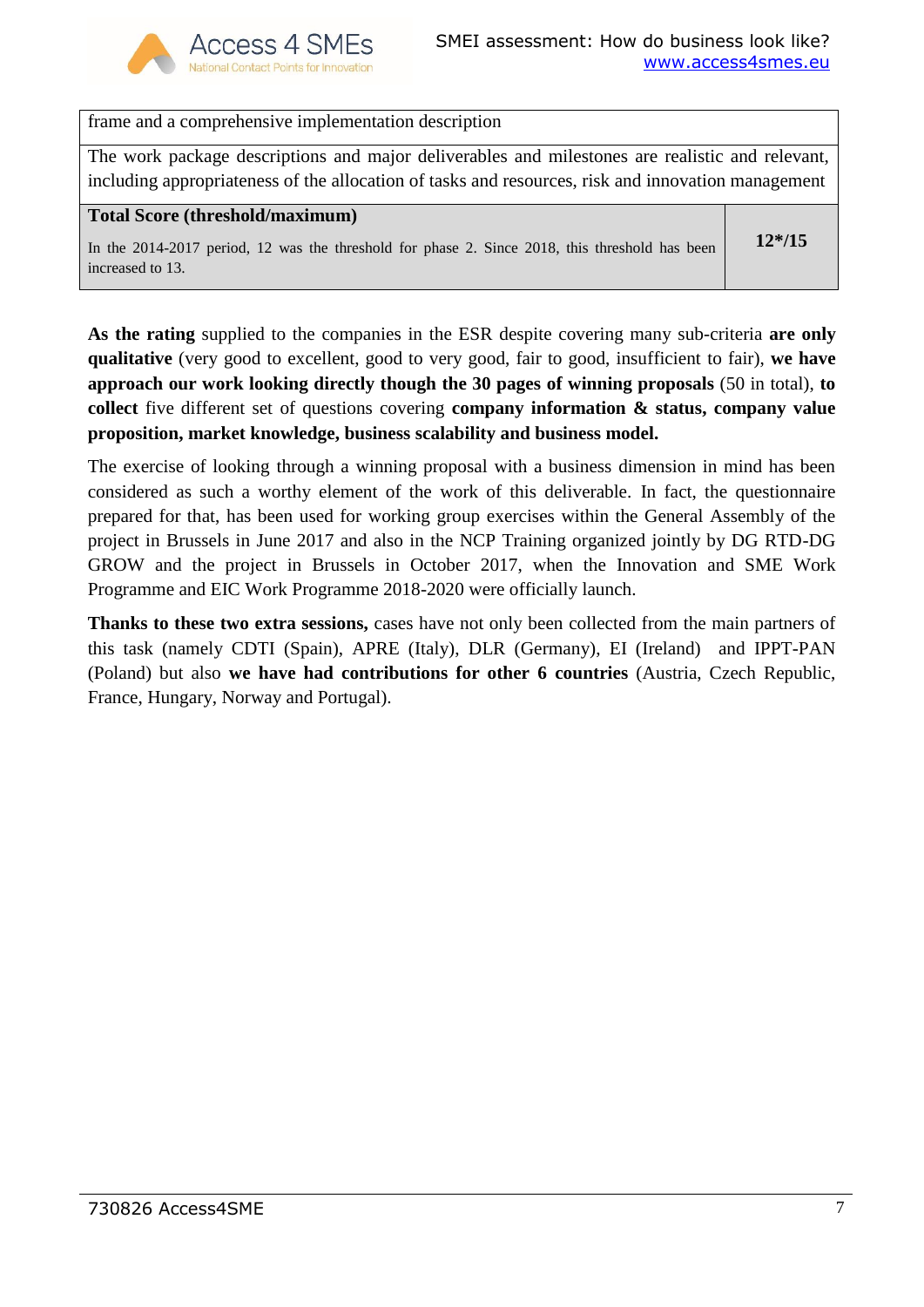# <span id="page-7-0"></span>**2 Methodology**

The work carried out to collect information on these winning proposals has been standardized through the design of questionnaire with 44 questions. The questionnaire has been distributed to all the NCPs for a voluntary contribution plus to the partners of this task, that had already agreed to conduct a number of cases, 55 in total.

To enlarge this number, the questionnaires was prepared early 2017 despite cases collection has been open until January 2018. By doing this, the questionnaire has served as a hands-on- exercise in two NCP meetings and has enable other NCPs to submit, on a voluntary basis, extra cases for the analysis.

Once all the cases have been collected, CDTI and APRE, as WP and Task leader, have performed the analysis of the data and agree on the set of elements to focus.

# <span id="page-7-1"></span>*2.1 Questionnaire design.*

A questionnaire with 44 questions have been designed to capture information on winning proposals based on 5 dimensions, worth to explore further in the context of "highly innovative SMEs with a clear commercial ambition and a potential for high growth and internationalisation".

## <span id="page-7-2"></span>2.1.1 Company information and status.

This field collects the following 10 elements:

- Company name (although it is anonymized for the sake of the study)
- Company funded year.
- Company HQ location.
- Company number of founders
- Origin of the company (spin off from University or RTO)
- Company dimensions (current FTE and turnover)
- Company target market sector.
- Ph2 information regarding topic and budget.
- Company status, in terms of company development, as expressed within the SME instrument business coaching framework.

Among them, there are 4 key elements worth to analyse to derive potential patterns: 1) The company status, as high growth tends to occur in some stages more than in others<sup>1</sup> 2) the company origin, to identify the suitability of this instrument for spin-offs coming from the research world 3) The company target market sector, especially to understand its timing (long innovation cycles, medium innovation cycles or short innovation cycles, as defined in  $2$  and finally 4) company

 $\overline{a}$ 1 <https://hbr.org/1983/05/the-five-stages-of-small-business-growth>

<sup>2</sup> Assessing the Investment Potential of SME Instrument beneficiaries. InvestHorizon H2020-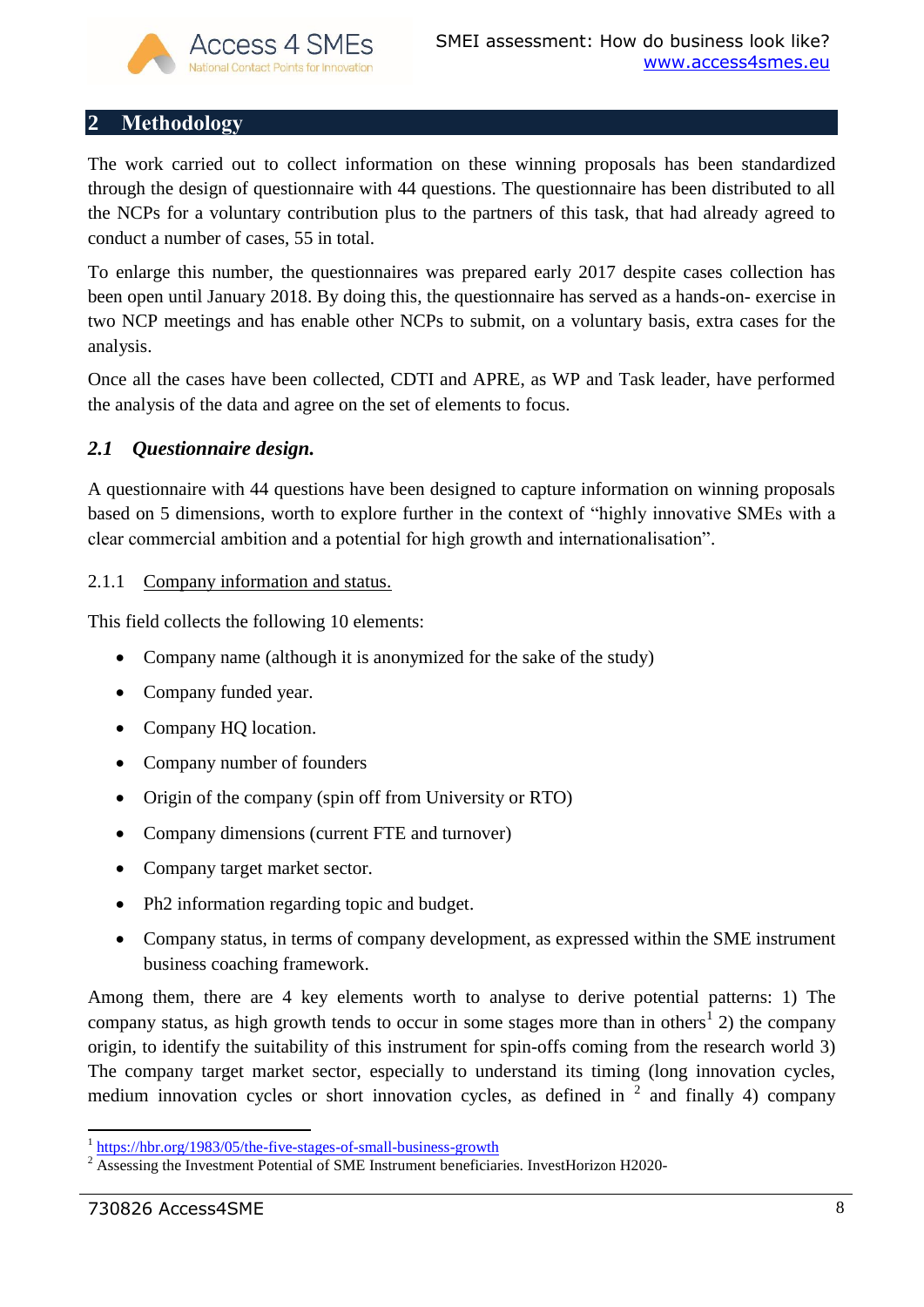

founding team vs. the company FTE, to understand and match company self-development with company status and cross this information on the founding team experience, that is collected as part of the business scalability and business model.

## <span id="page-8-0"></span>2.1.2 Company value proposition.

The 8 questions is this field aim to understand the value proposition of the company, that is, what is the company selling and how. The value proposition is, by definition, a statement which identifies clear, measurable and demonstrable benefits consumers get when buying a particular product or service. This implies that it has to be useful to convince consumers/clients to select you among different possibilities and for that, the clients have to be able receive/perceive the value you are offering. For that this heading collects information on company offer and competitors landscape, including:

- The company offer (product, service or mix)
- The key elements of such offer
- The main pain points of the demand
- The comparison with the competence and its unfair advantage
- The legal framework that applies to the company.

Within this dimensions, there are a number of elements worth to analyse in a context of companies with high growth potential, starting with the likelihood of projects creating new markets, a compendium of the main elements used to build a powerful value proposition and especially, how winning SME usually tend to protect their unfair advantage over time.

## <span id="page-8-1"></span>2.1.3 Market knowledge

The 6 questions in this field aims to collect information on how the proposal reflects company knowledge in its market, considering user needs, market structure and competitor analysis.

The 6 questions included in the questionnaire asked for:

- Average growth rate (CAGR) of the company main market
- User needs
- Market structure
- Comparison with competitors
- Main market barrier identified
- Main market barrier addressed in the project

As observed, there is a special emphasis on market barriers, as these can determine company ability to enter in a market and justify the public support needed to overcome them. Generally speaking, market barriers means the existence of high start costs or other obstacles that prevent new competitors from easily entering an industry or area of business. Barriers to entry benefit existing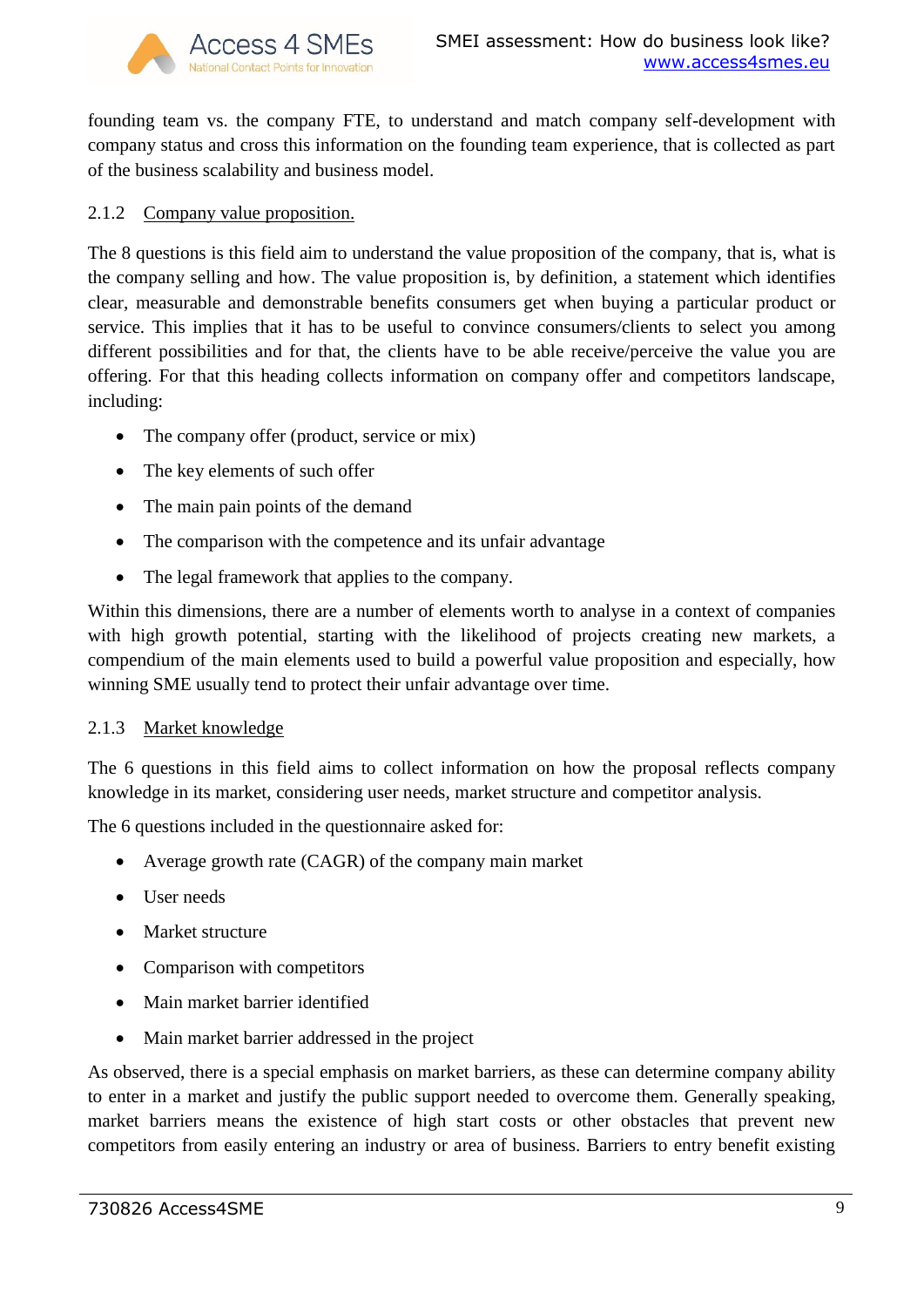

firms already operating in an industry because they protect an established company's revenues and profits from being whittled away by new competitors. Common barriers to entry include special tax benefits to existing firms, patents, strong brand identity or customer loyalty, and high customer switching costs.<sup>3</sup>

## <span id="page-9-0"></span>2.1.4 Business scalability

Probably one of the key elements in the context of the SME instrument is the capacity of the company to scale quickly after the SME instrument phase 2 grant, that is if it can have the capacity to multiply revenue with minimal incremental cost. According to Martin Zwilling<sup>4,</sup> scalable businesses tend to have high margins (over 50%), low support, and minimum staffs.

To capture the elements of this concept, this field includes 10 questions, but relies on questions already filled in the "company information and status" section and questions to be filled on the next business model section, as the business model itself is a key factor on the potential scalability of the company. Most of the relevant parameters gathered are those proposed within the Business Scalability matrix, developed by the Carnegie Mellon University<sup>5</sup>.

The 10 questions are:

- How the company has reached to the current stage
- How much money is needed to reach the market
- External investor in the company
- Expertise of the founding team
- When is the company reaching the market
- Support letters in the project
- Expected growth figures in 3 years (turnover, job, market share vs competitors)

## <span id="page-9-1"></span>2.1.5 Business model

As the SME instrument is evaluating proposals from a business side, the business model is key to understand the main repetitive features in winning proposals, not only from the product/service side but also from the client perspective. The elements included in this field include a variety of elements ranging from demand, distribution or international presence…

The idea of these questions is to understand the maturity of the different part of the business model and its readiness to scale, and include:

- The main business model of the company (and its relative margin)
- The main revenue model of the company (in terms of effort)

<sup>&</sup>lt;sup>3</sup> <https://www.investopedia.com/terms/b/barrierstoentry.asp#ixzz59icog38M>

<sup>&</sup>lt;sup>4</sup><https://www.forbes.com/sites/martinzwilling/2013/09/06/10-tips-for-building-the-most-scalable-startup/#5a7a05ea5f28>

<sup>5</sup> [https://cdn2.hubspot.net/hub/41408/file-14210436-pdf/docs/an\\_introduction\\_to\\_the\\_business\\_scalability\\_matrix.pdf](https://cdn2.hubspot.net/hub/41408/file-14210436-pdf/docs/an_introduction_to_the_business_scalability_matrix.pdf)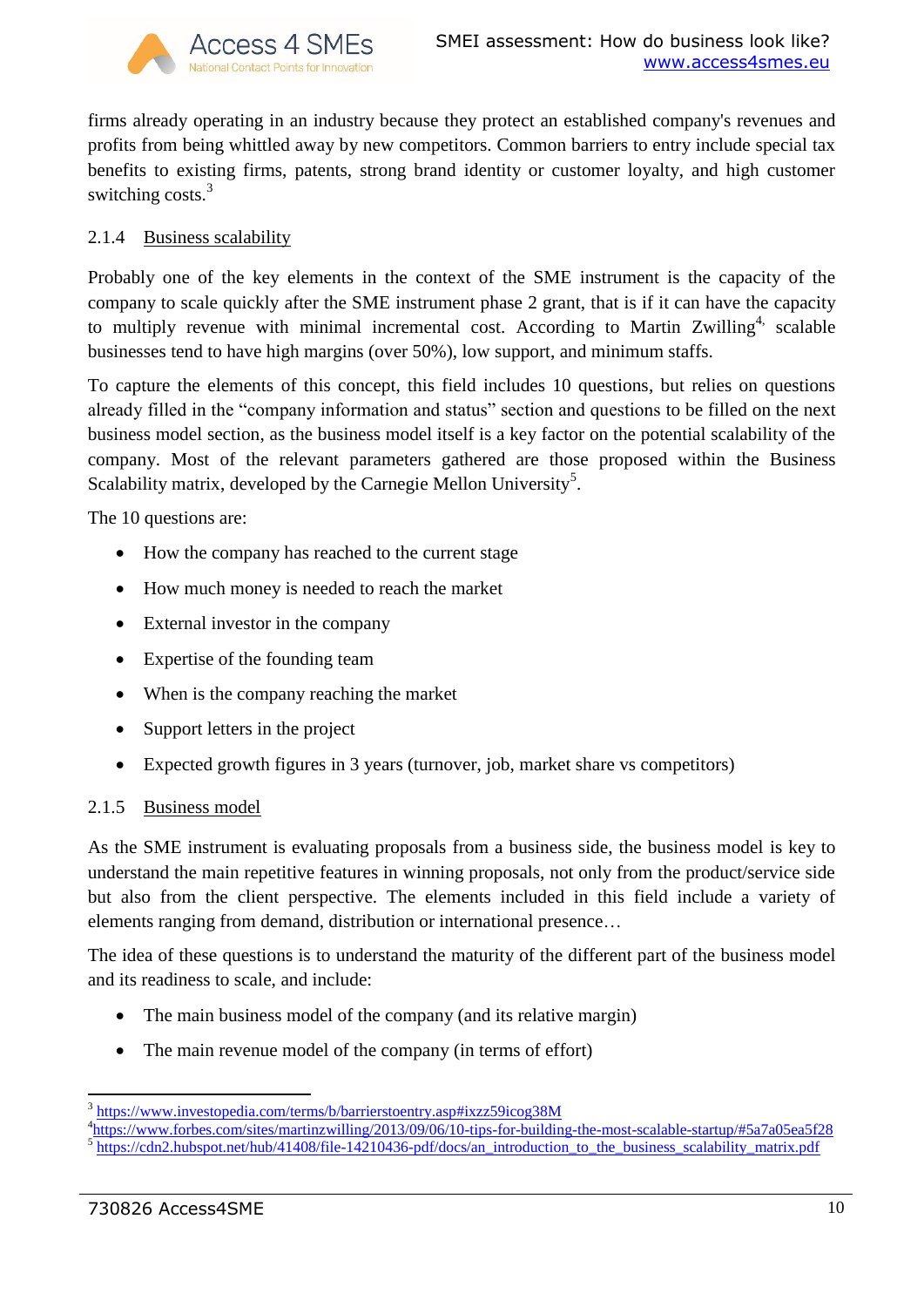

- The existence and size of the demand
- The relationship with distributors.
- The experience of the team

## <span id="page-10-0"></span>*2.2 Questionnaire collection.*

A total of 56 questionnaires have been collected in this exercise.

As the country distribution is fixed by design, the best way to characterize the type of companies included in this study is through the fields coming from the "company information and status", namely their age, size and maturity. The distribution of our sample is compared with the overall portfolio of SME instrument phase 2 winners managed by EASME and documented recently<sup>6</sup>.





As it can be seen in the figure for age, 38% of the companies are younger than 5 years (defined as start-ups by the GBER<sup>7</sup>), 24% are older than 10 years and the remaining 38% are in between. Having in mind the phase 2 awardees age distribution observed in figure 1, it can be concluded that our subset selected represent good enough the youngest phase 2 population. However, from a business point of view, maturity (lifecycle) is a more relevant parameter than just age.

Similarly, considering company size, micro and small companies are far more frequent than medium companies. In our dataset, micro share almost mimics EASME dataset, and perhaps medium companies are underrepresented (6% vs 14%). However, having seen the evolution of the instrument along 2014-2017, it is a reality that medium size companies are not the key type of participants that the instrument is attracting.

**.** 

<sup>&</sup>lt;sup>6</sup> Is the SME-instrument delivering growth and market creation? Assessment of the performance of the first finalized phase II projects. Final report – 27th of February 2018.

Commission Regulation (EU)  $N^{\circ}651/2014$  of 17 June 2014.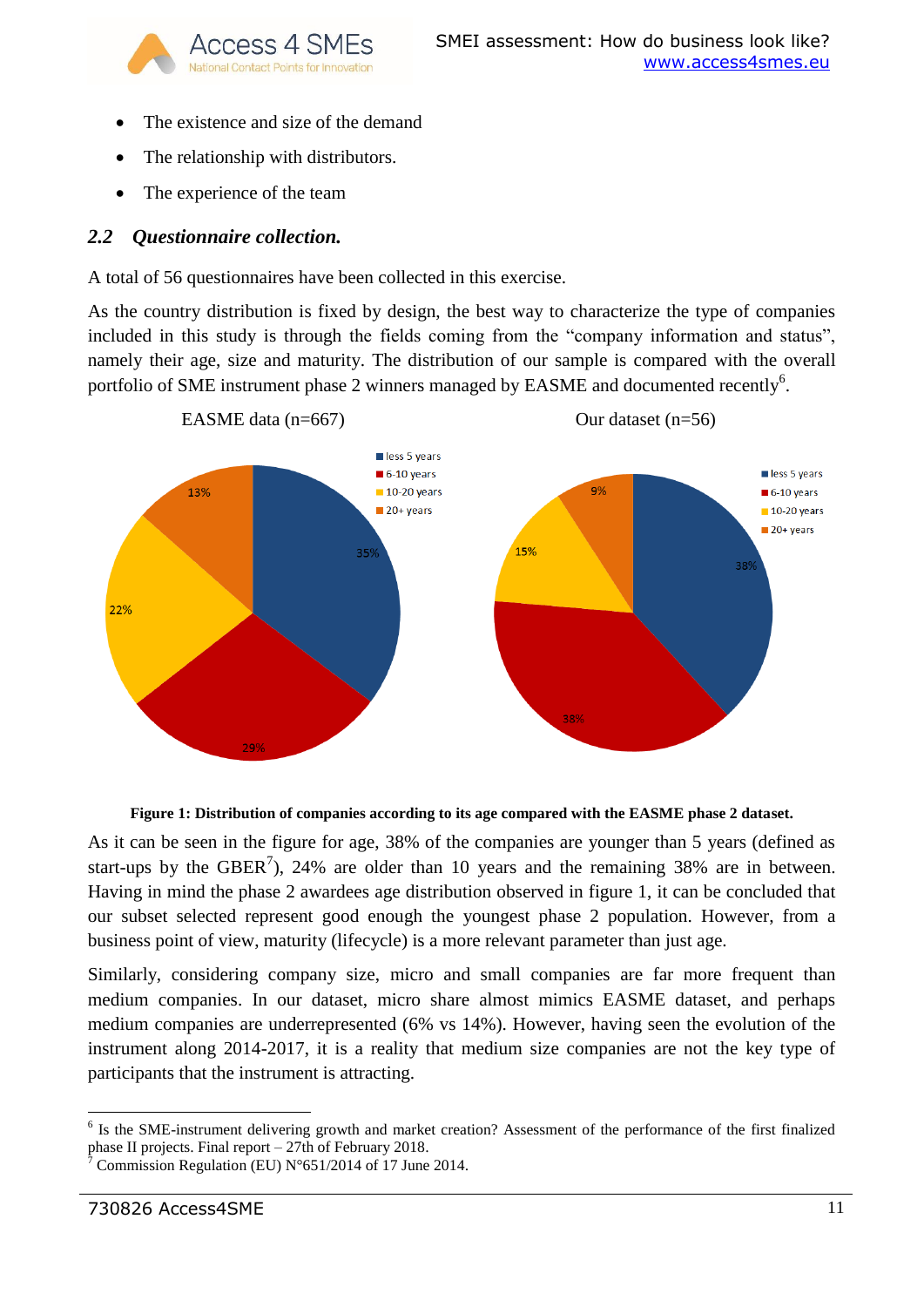EASME data  $(n=667)$  Our dataset  $(n=56)$  $min(1-9)$  $min(c)$  (1-9)  $\blacksquare$  small (10-49)  $\blacksquare$  small (10-49)  $6%$ medium (50-249) 14% medium (50-249)

Access 4 SMEs



As these two parameters do not match fully with the target SME instrument, the company status, as defined within the SME instrument business coaching framework, is used to really ensure the relevance of the subset compared with the current overall portfolio. As seen in the figure, companies in a project-to-project scenario are the ones more common followed by those in the upscaling stage and seed stage.





Considering the nature of this exercise, an extra dimension has to be considered to present the results and this is the market dynamics, in terms of innovation cycles<sup>8</sup>. Unfortunately, there is not an objective way to classify a project into the three types of market proposed: short innovation cycle markets (SIC), mid innovation cycle markets (MIC) or long innovation cycle markets (LIC).

 $\overline{a}$ <sup>8</sup> Assessing the Investment Potential of SME Instrument beneficiaries. 2016. Final report form the Independent Investment Expert Group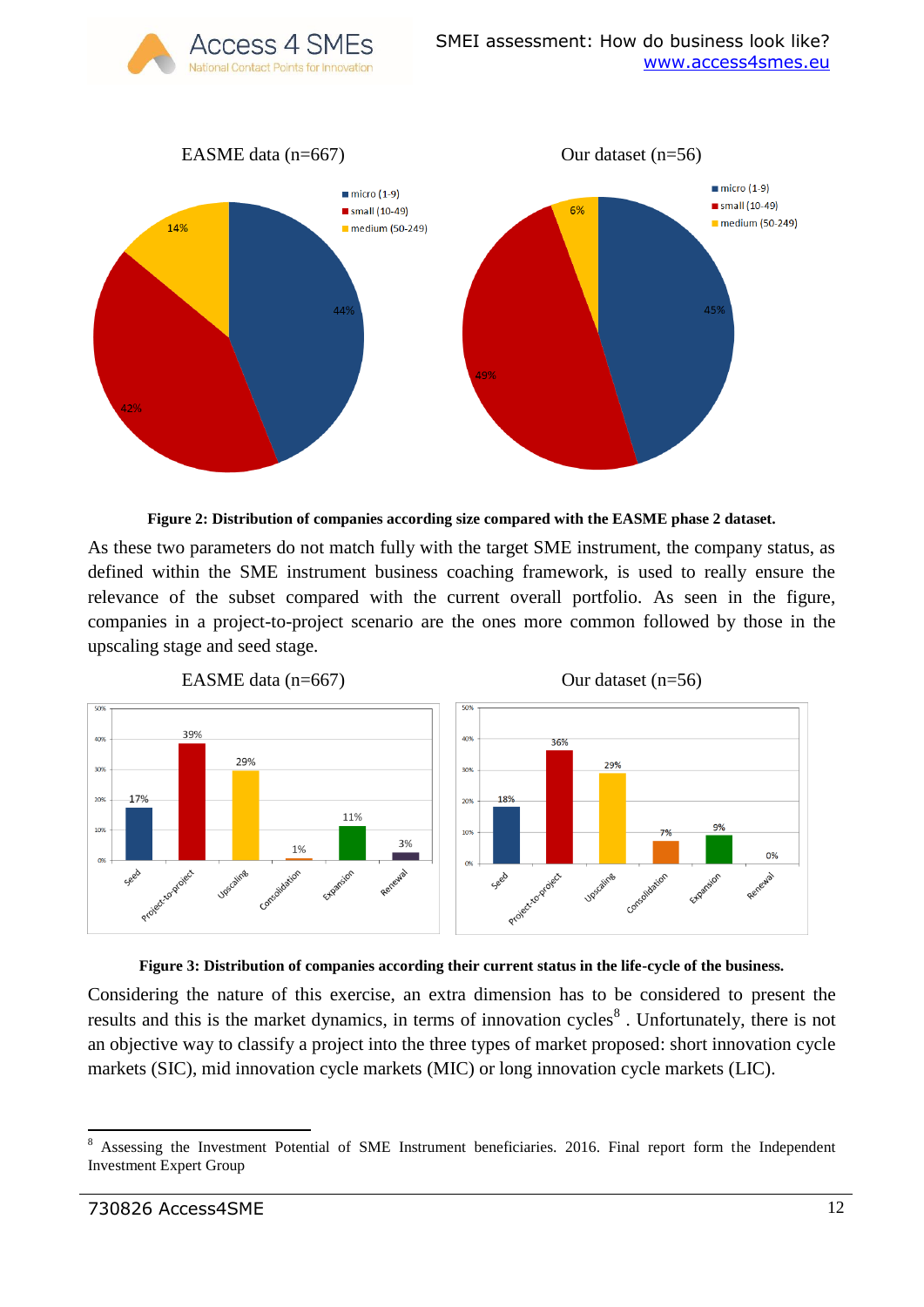The approach of using the topics to do it, as done in the study of reference<sup>9</sup>, is not perfect, but can give a preliminary snapshot on the market type for the dataset analysed.



**Figure 4: Market innovation cycle distribution based on topic selection. (n=56)**

Although it can not be considered in itself a segmentation variable, it has been found in our dataset that 21% of the companies analysed are spin-off from either a university or a research organization. Considering the data from the European Startup Monitor  $2016^{10}$ , where spin-off represent on average less than 12% of the start-ups created, having a 21% in our SME instrument beneficiaries dataset demonstrates that this instrument fits especially well for these companies to move research to market.

**.** 

<sup>&</sup>lt;sup>9</sup> Assessing the Investment Potential of SME Instrument beneficiaries. 2016. Final report form the Independent Investment Expert Group

<sup>10</sup> http://europeanstartupmonitor.com/fileadmin/esm\_2016/report/ESM\_2016.pdf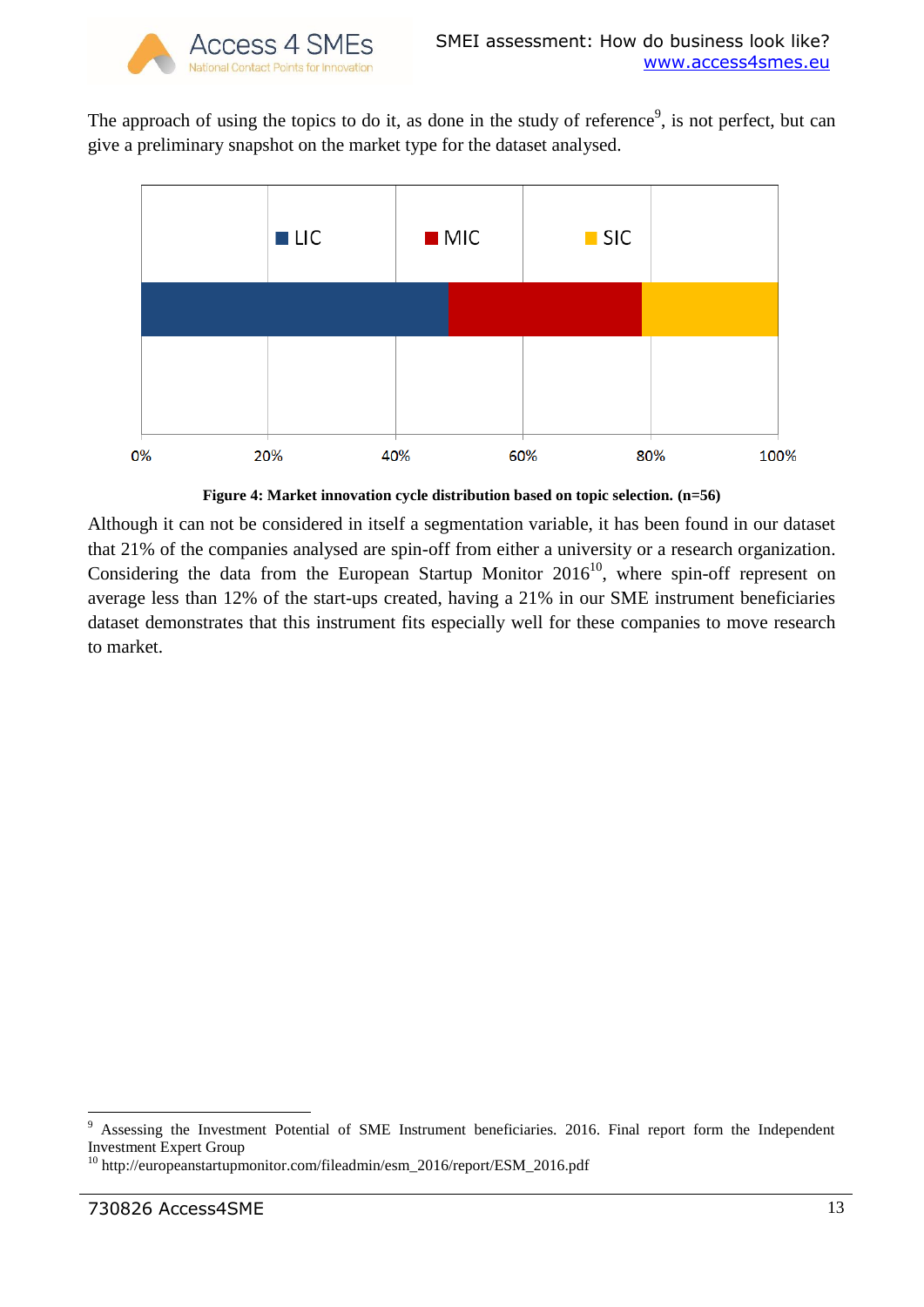

# <span id="page-13-0"></span>**3 Results**

Keeping the focus on the objective of this deliverable, ("capture the main elements of the SME instrument phase 2 winners value proposition to their market"), this section will also present valuable trends and patterns with respect the market knowledge of the companies and especially on the set of business elements that are key (and typically presented) to be a competitive SME instrument phase 2 business proposal.

# <span id="page-13-1"></span>*3.1 Which type of business fits best to the SME instrument expectations?*

## <span id="page-13-2"></span>3.1.1 What do they sell?

SME instrument aims to target "highly innovative SMEs with a clear commercial ambition and a potential for high growth and internationalisation". According to our dataset, most beneficiaries businesses are based on the commercialization of products, quite more often than selling just services (hardly 10%).



**Figure 5: What do you sell? Dataset n=56.**

Looking into literature, both ways of operations have their pros and  $\cos^{11}$ , however, from a scaling perspective;  $^{12}$  a service based business has only three options for scaling:

- Turning the services into products.
- Automating wisely part of the services.
- Redefining your service logic through partnering.

In the three of the cases, there's a bit of a pivot involved to move from servicing a set stable of limited clients to servicing an ever growing number without constantly expanding your workforce.

If you only scale by hiring new people, you're not actually scaling at all.

 $11$ <sup>11</sup> Johnston, Kevin. "Selling a Product Vs. Selling a Service." [http://smallbusiness.chron.com/selling-product-vs](http://smallbusiness.chron.com/selling-product-vs-selling-service-55446.html)[selling-service-55446.html.](http://smallbusiness.chron.com/selling-product-vs-selling-service-55446.html)

<sup>&</sup>lt;sup>12</sup> <https://medium.com/hi-my-name-is-jon/how-to-scale-a-service-business-3723c320a71d>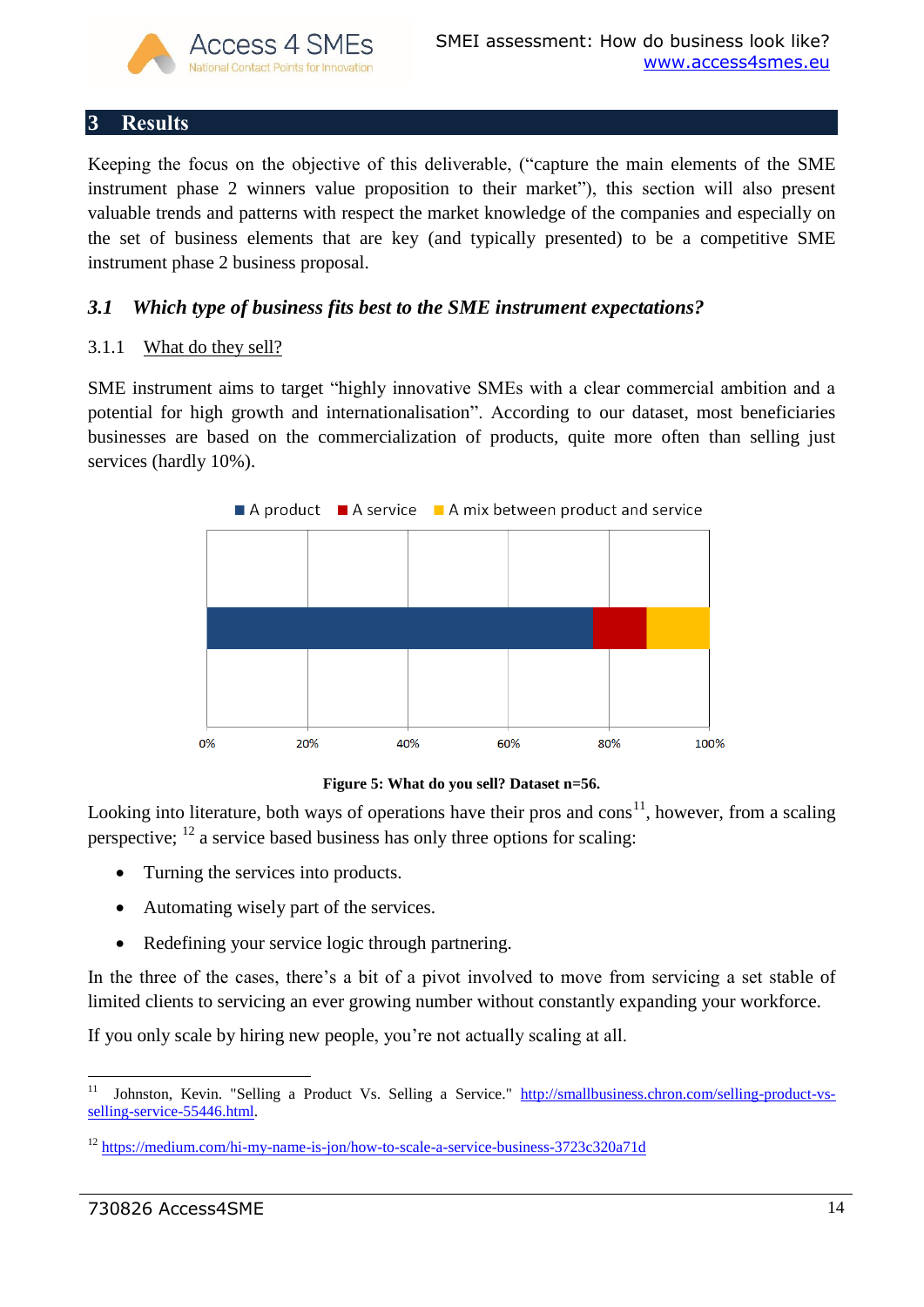

| <b>Selling a product</b>                                                                                                                                                                                                                                                                                                                                                                                                                                                                                                         | <b>Selling a service</b>                                                                                                                                                                                                                                                                                                                                                                                                                                                                                                                                                  |
|----------------------------------------------------------------------------------------------------------------------------------------------------------------------------------------------------------------------------------------------------------------------------------------------------------------------------------------------------------------------------------------------------------------------------------------------------------------------------------------------------------------------------------|---------------------------------------------------------------------------------------------------------------------------------------------------------------------------------------------------------------------------------------------------------------------------------------------------------------------------------------------------------------------------------------------------------------------------------------------------------------------------------------------------------------------------------------------------------------------------|
| Advantages                                                                                                                                                                                                                                                                                                                                                                                                                                                                                                                       | Advantages                                                                                                                                                                                                                                                                                                                                                                                                                                                                                                                                                                |
| uniform<br>solution<br>Products offer<br>a<br>to<br>customers' problems. If you sell products,<br>you sell identical versions to numerous<br>customers. You may offer advanced or<br>improved versions of products, but even<br>those remain very similar to each other.<br>Your customers can evaluate the features<br>before they buy, and if you do not sell it to<br>one, you can try to sell the same item to<br>another one.<br>When you sell a product, you can focus more<br>on selling than on customizing the product. | When you sell a service, you sell an intangible.<br>You do not have to limit your pitch to pre-existing<br>features, because you can adjust the features of a<br>service to meet the needs of each client or<br>customer. You can emphasize aspects of your<br>service that will solve your customer's problems<br>or satisfy their needs and you can offer a trial<br>period for using your services.<br>If the customer does not keep the service, you do<br>not have used goods on your hands to dispose of.<br>Investment needed in advance, can be quite<br>limited. |
| Disadvantages                                                                                                                                                                                                                                                                                                                                                                                                                                                                                                                    | Disadvantages                                                                                                                                                                                                                                                                                                                                                                                                                                                                                                                                                             |
| You spend money on products before you<br>make any income from them. Depending on<br>the complexity, it can be a relevant amount of<br>money and time.                                                                                                                                                                                                                                                                                                                                                                           | You can find it difficult to describe your service to<br>clients precisely. In fact, people you pitch to may<br>not be able to visualize what you do.                                                                                                                                                                                                                                                                                                                                                                                                                     |
| Furthermore, in physical products, you must<br>have some stock. Whether you manufacture<br>goods or purchase them for resale, you must<br>constantly estimate how much you need on                                                                                                                                                                                                                                                                                                                                               | You can counter this somewhat by focusing on<br>how your service benefits customers, but even<br>then you may have to repeatedly articulate why<br>your service has value.<br>Customers may express more reluctance when                                                                                                                                                                                                                                                                                                                                                  |
| hand to meet demand. You must constantly<br>work on sales projections so that you know<br>how much inventory to maintain.                                                                                                                                                                                                                                                                                                                                                                                                        | buying a service, because unlike a product, they<br>can't evaluate it before they use it.                                                                                                                                                                                                                                                                                                                                                                                                                                                                                 |

## **Table 1: Pros and Cons of selling a product or a service.**

## <span id="page-14-0"></span>3.1.2 Who do they sell to?

77% of the SME instrument beneficiaries analysed are approaching the market using a business to business model (B2B), with less than 10% using a business to customer model (B2C) and a testimonial presence of business to government model (B2G).

Typically, B2C or business-to-consumer businesses sell their products or services to consumer and rely on thousands or even millions of low lifetime value customers (=customers that net the company as little as a few cents to a few thousand euros of revenue on their lifetime). From a customer acquisition point of view, their cost per customer acquisition should be very low in order to make the acquired users profitable.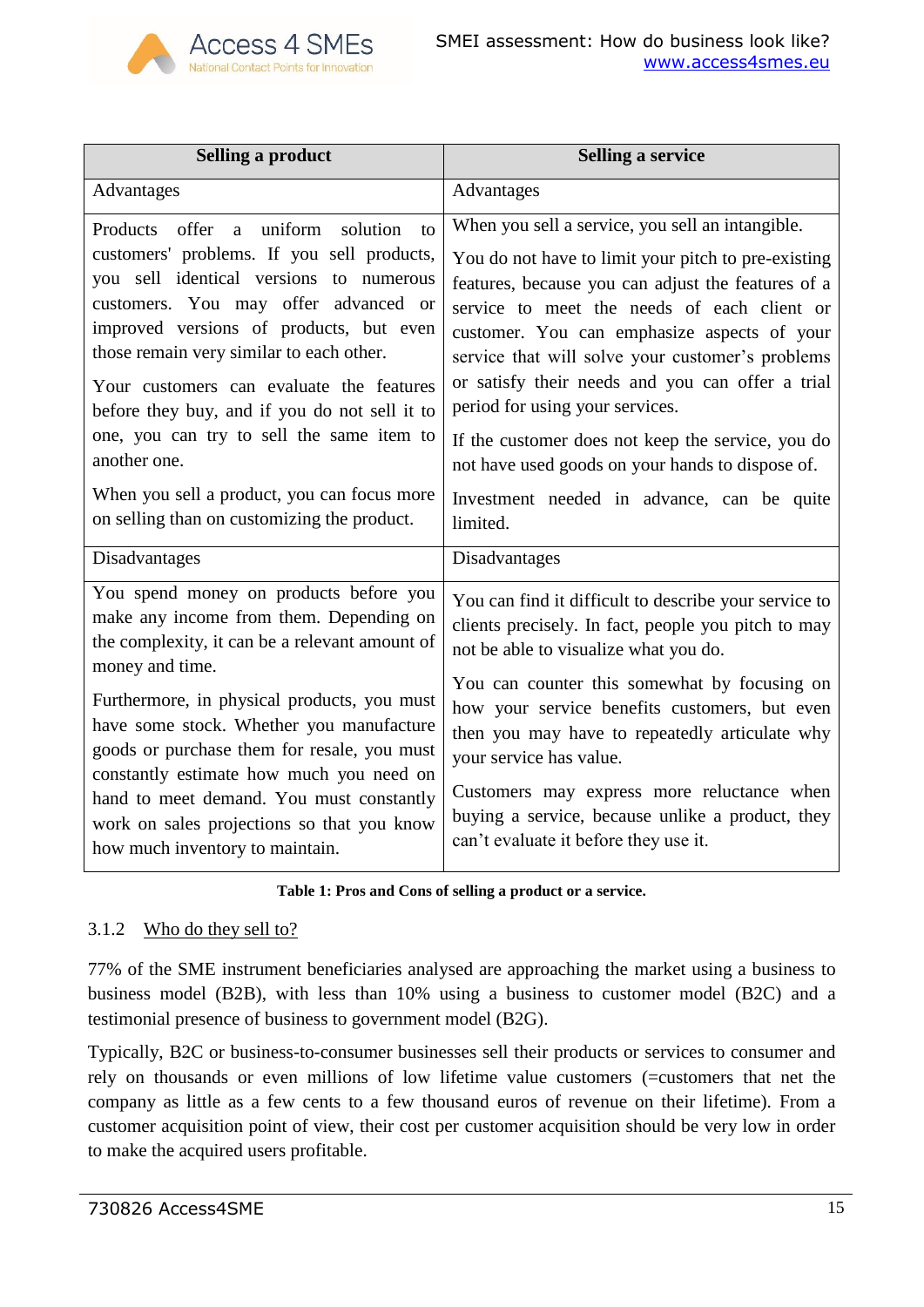

B2B businesses require fewer customers because each one is worth more. Often, B2B businesses make their money selling a large good or service to another business once to a few times a year. Because B2B businesses live and die by the few customers they have, churn rate (the rate at which customers abandon the service) is a very important metric and the customer acquisition cost can be significantly higher.

Because B2B businesses have a much longer sales cycle and a significant limited set of higher life time value customer, higher touch marketing channels work very well. In fact, many B2B companies generate their first sales to a business owned by someone in the founder's team personal network.

Understanding the logic of the SME instrument and how it funds the final steps to take the product or the service to market through a set of high TRL activities, the high prevalence of this type of business is duly justified as it allows business to gain trust of a first set of clients. For B2C models, these customer development activities are less significant from a market share perspective and projects do not solve their investment in marketing needs, which tends to be rather relevant in these businesses.



**Figure 6: Who do you sell to? Dataset n=56.**

## <span id="page-15-0"></span>3.1.3 How do they sell?

Although there are many ways to characterize how to monetize a business<sup>13</sup>, within this data collection we have maintained a pragmatic approach considering a scaling perspective. In this respect, four possibilities were considered: High number of sales-High benefit per sale/ High number of sales-Low benefit per sale/ Low number of sales-High benefit per sale and Low number of sales-Low number of sales (although this option was not even considered in the frame of the logic of the SME instrument. The key question under this is to make a choice around selling more units (i.e. maximizing reach) versus selling more expensive units (i.e. maximizing per-unit

<sup>1</sup> <sup>13</sup> Toolbox set for SMEs for close-to-market activities in H2020. D35 Access4SME project (H2020-730826)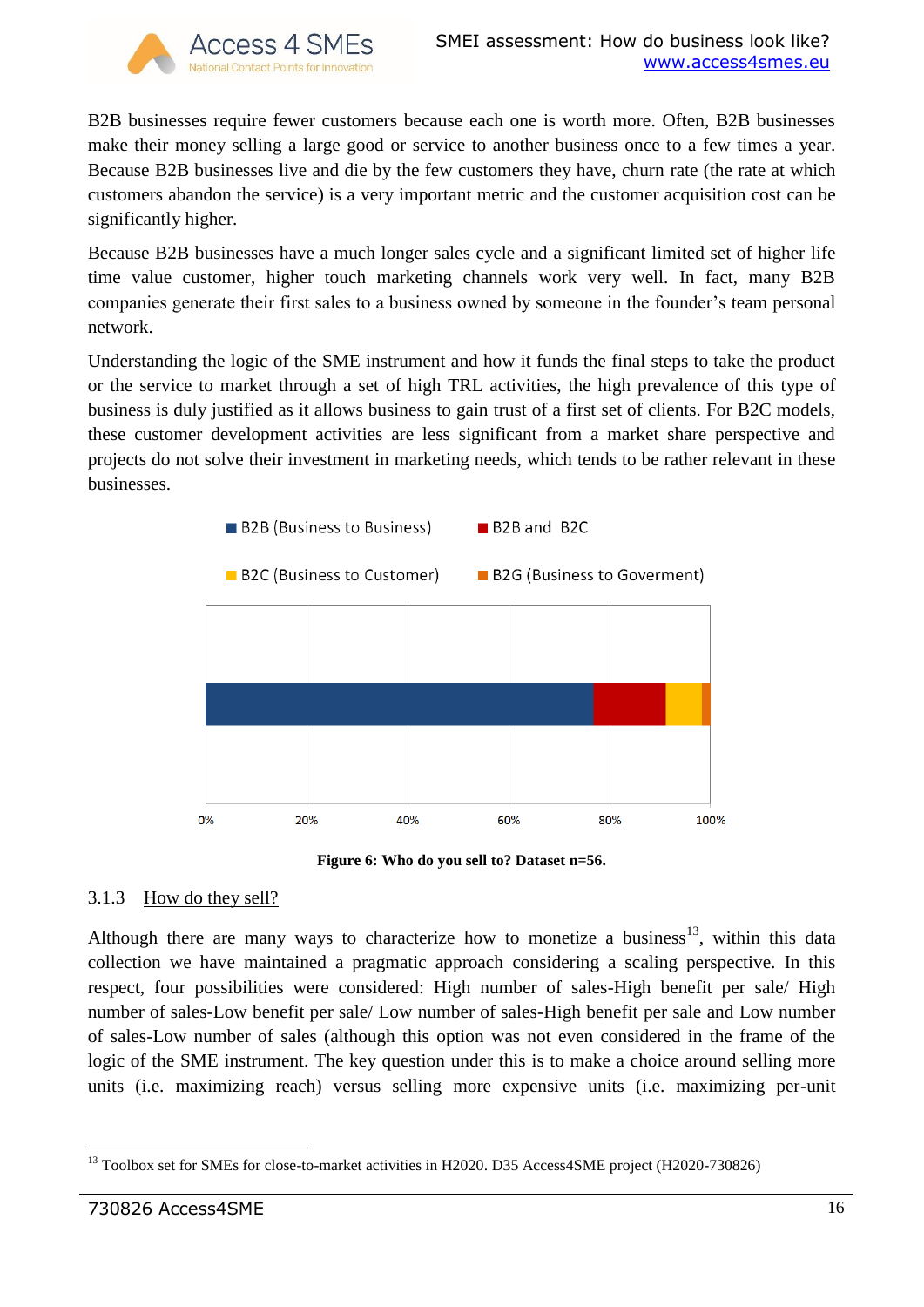profitability). This is a choice that every SME must make, and depending on the perspective and a number of variables, among other the B2B or B2C approach, one model is better than other.<sup>14</sup>





According to the data collected, there is a quite even distribution among the three options. This field has been crossed with the expected margin per sale to check its coherence, even though high margin per sale means different depending on the sectors. As observed in the figure, less than 30% margin occurs in most of the low benefit/sale cases, while margins above 30% is quite more often in the high benefit/sale models, confirming somehow the data robustness.

Seen this in perspective, SME instrument logic prefers businesses aiming to have high margin per sale (which is fact represents 70% of the cases). The question that this fact arises is how this high margin could be maintained in time.

Isolating the 40 cases with high margin/sale it can be seen that in most cases, a solid IP protection is already in place or in progress giving the SME its unfair advantage protection. (Please, note that IP does not only include patents but also other means of formal legal protection)

Only in less than 20% of the cases, this unfair advantage is claimed to be maintained through other means, typically an entry barrier defined by the market itself or by the own characteristics of the product.

Clearly, if IP is possible within a market, it is clearly a welcomed feature in competitive SME instrument proposals.

<sup>1</sup> <sup>14</sup> https://blog.asmartbear.com/price-vs-quantity.html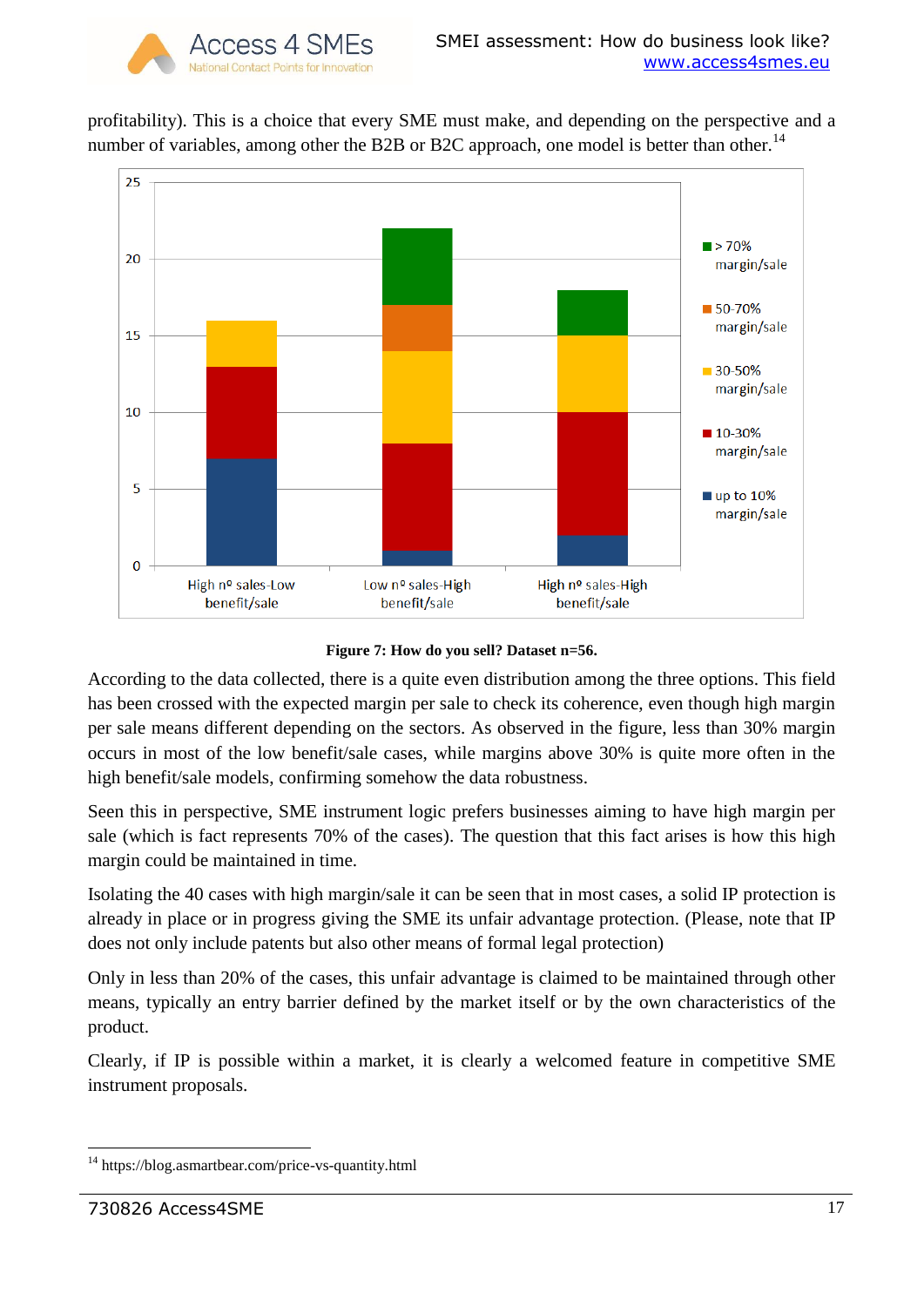

**Figure 8: Analysis of the protection of a high commercial margin business.**

# <span id="page-17-0"></span>3.1.4 Why do they sell?

A company value proposition is a statement which identifies clear, measurable and demonstrable benefits consumers get when buying a particular product or service.



**Figure 9: Value proposition elements claimed by the beneficiaries (n=56, several options were possible)**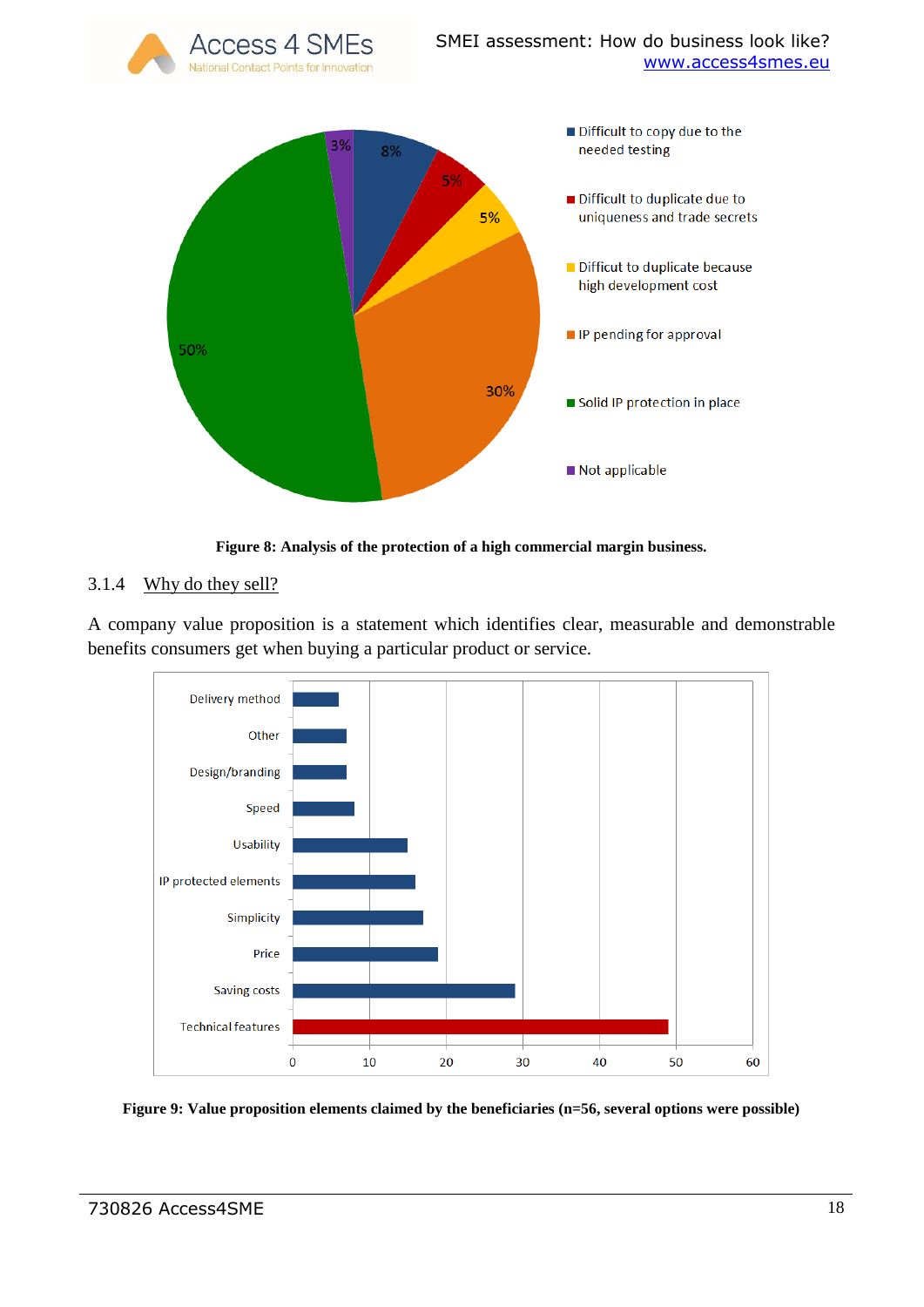

As it should convince consumers that the company product or service is better than others on the market, it typically has a comparative format and include clear claims on what value this product or service is giving to the client.

According to the data analysed, "technological features" is still the top claim that SME instrument beneficiaries are offering their client as the key element of their value proposition, although saving cost is also present in more than half of the cases. Conversely, elements as delivery method or design are only cited in less than 20% of the cases.

Compared with the user needs identified in the different markets (next figure), it can be seen a good match between user needs and company offering at global level. However, as the data is obtained from the proposal document, it is clearly biased towards the technology side.



#### **Figure 10: User needs identified by the beneficiaries in their markets (n=56, several options were possible)**

Using instead how the company "sells" itself in the market, it can be seen that in 55%f of the cases they are approaching a known problem from a different perspective (disruptive innovation) while in 40% of the cases, they are offering an improved version of the product (functionalities or lower cost), suggesting an incremental innovation approach.

This data is coherent with the data from the next figure where the companies compare themselves with competence, suggesting that in 2/3 of the cases they are approach differently the market either for a known problem or under a new problem identified. With this data, it can be said that, in 17% of the cases, they are claiming to be already "market creating innovators" satisfying a new need or delivering the first product for an unserved need.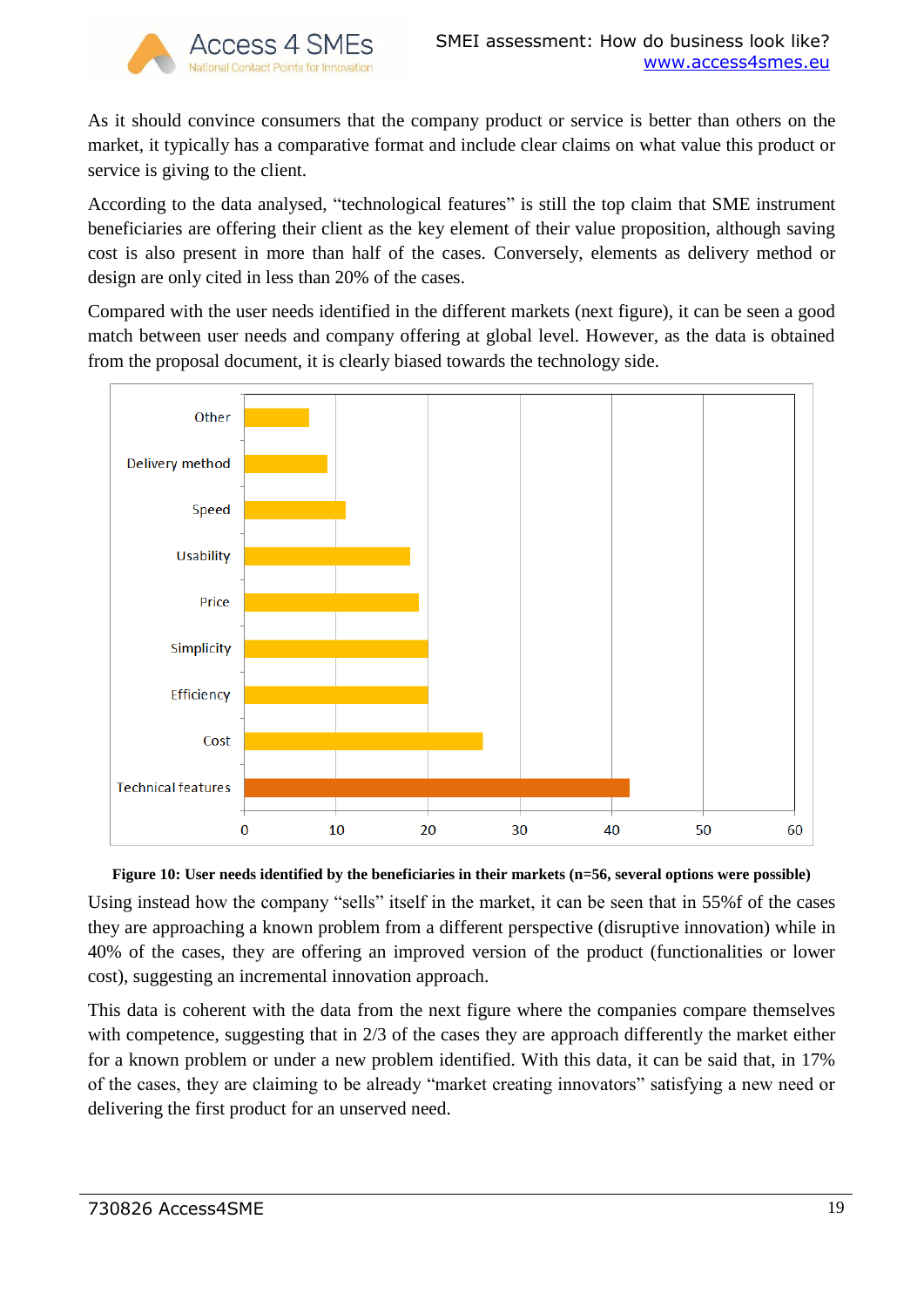



**Figure 11: How companies present their offer with respect to the market.**



**Figure 12: How companies present their offer with respect to the competence.**

# <span id="page-19-0"></span>3.1.5 How quick they expect to grow?

Considering the target companies that the SME instrument is approaching, growth expectations is a relevant parameter to look at, despite it is only an estimation to be done at proposal stage.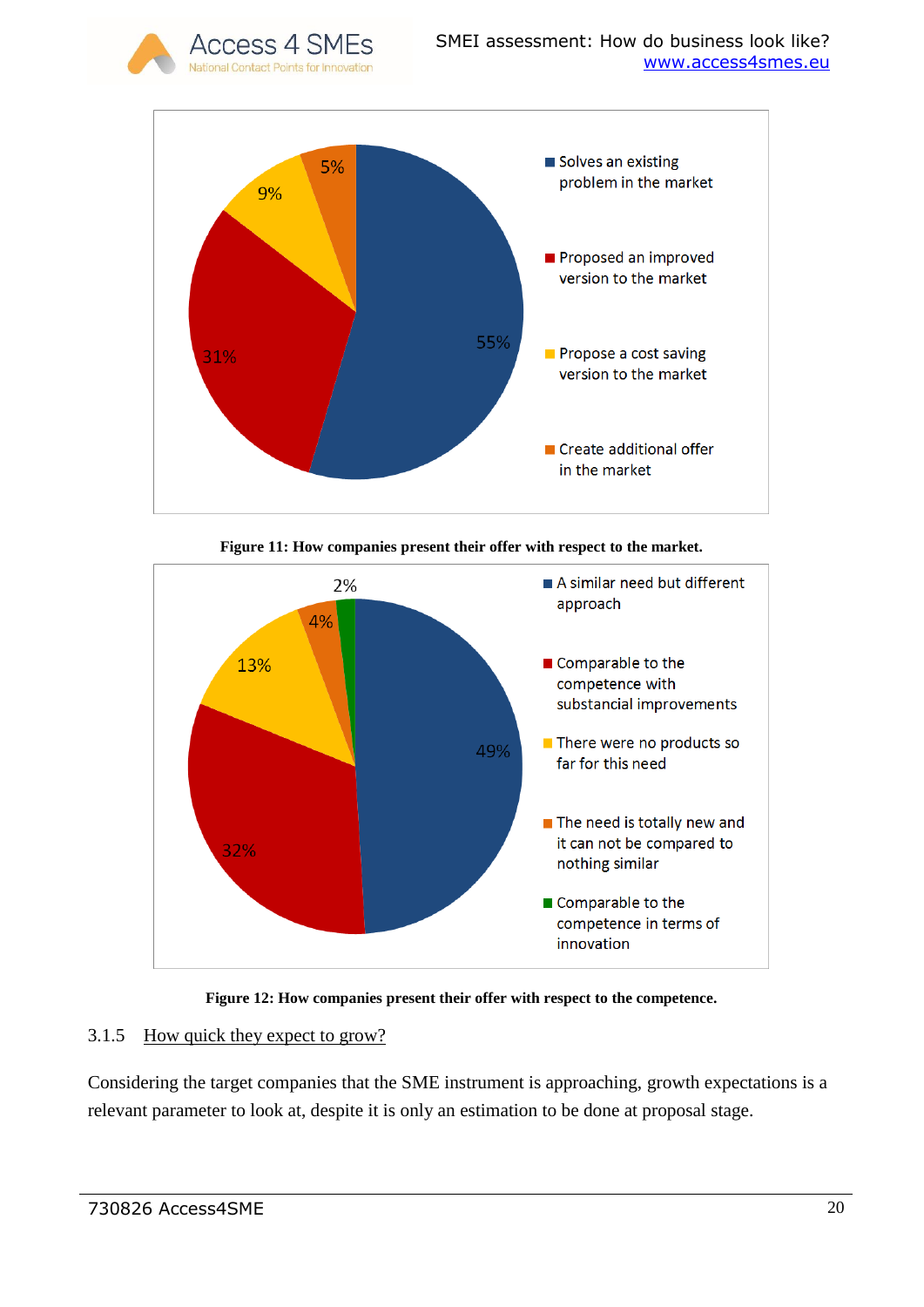In that respect it can be seen that turnover is expected to be at least doubled in more than half of the cases while in terms of employment, company expect to grow a bit less, with the most common case being between 20-50% increase.





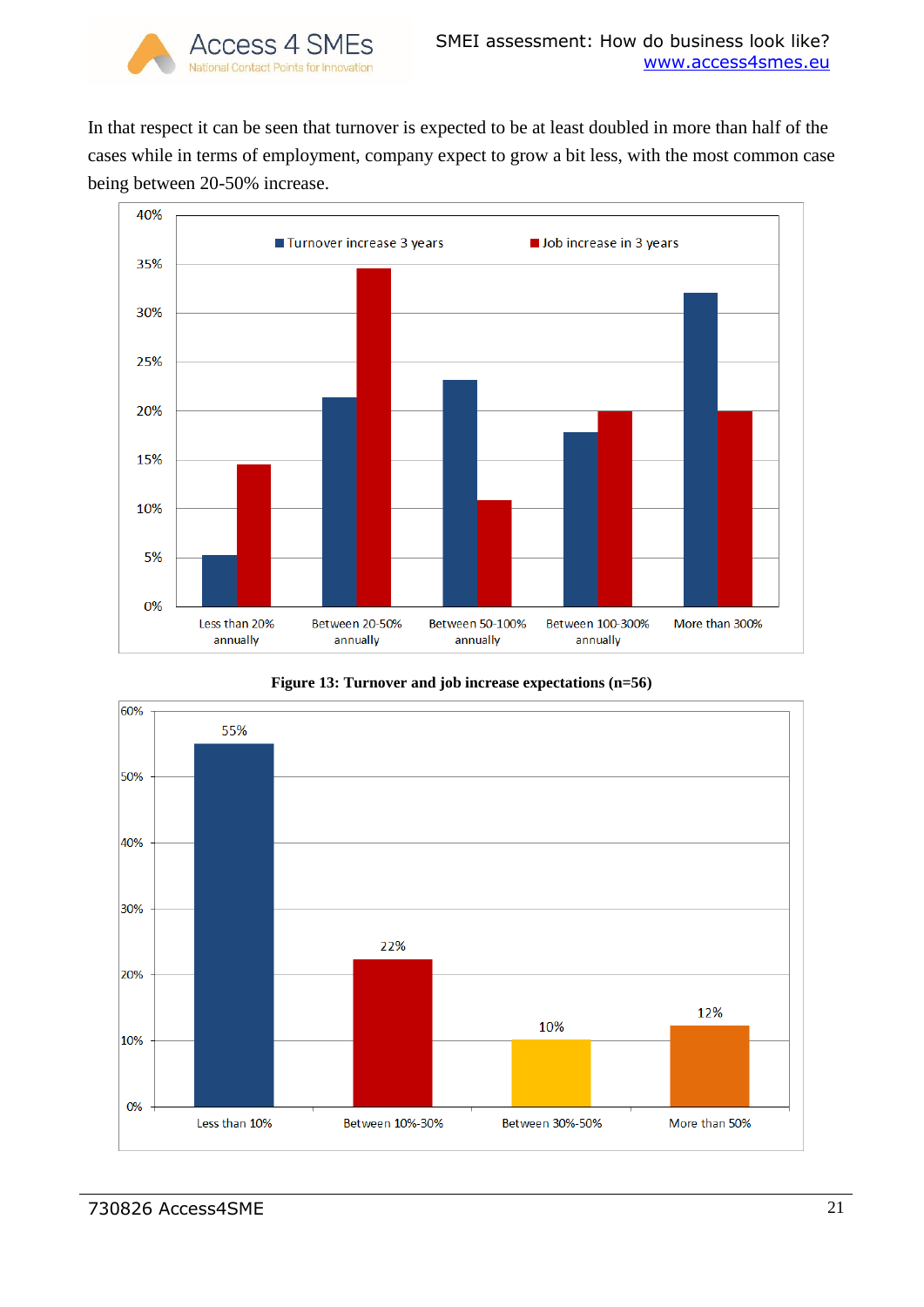#### **Figure 14: Market share expectations after 3 years of having finalised the project.**

Even more relevant than job and turnover is to see their expected market share three years after the project. This is really the measure to understand company ambition within their sector. It can be seen, that in 45% of the cases this figure is above 10%. Defining if this target is relevant enough to become a key player in the target market is very market-specific, however a further analysis per type of market will be presented in the next heading.

# <span id="page-21-0"></span>*3.2 What type of markets fits best with SME instrument expectations?*

## <span id="page-21-1"></span>3.2.1 Market growth and structure

As the SME instrument is targeting SME with high growth potential, it makes sense to have a preliminary analysis of which market conditions foster the creation of high growth firms, although is widely documented that 1) high growth is not disproportionally present in any specific sector, including technology-based ones and 2) that by definition, high growth is not a steady phenomenon but an episode in the company lifecycle.<sup>15</sup>

In this sense, markets with positive CAGR are, by definition, the natural ecosystems where high growth episodes occur, especially when companies are young and small. This is concluded looking into the reported CAGR of the target market of beneficiaries, as in 60% of the cases, this CAGR is above 10%.

Analysing market characteristic under its structure, the SME instrument beneficiaries markets are:

- Market dominated by a reduce set of players (45%). In oligopolistic markets, independent suppliers (few in numbers) can effectively control the supply, and thus the price, thereby creating a seller's market. They offer largely similar products, differentiated mainly by heavy advertising and branding, and can anticipate the effect of one another's strategies. When the market is segmented enough, it is the most common scenario, typically with one or more LE in the lead.
- Very fragmented markets with many players (33%). In these markets, there is no one company that can exert enough influence to move the industry in a particular direction. The lack of major players in a fragmented market means that customers have not yet given its loyalty to any one business. You have room for both innovation and experimentation, and you do not have to fight for market share against a major brand. Fragmentation means you have the opportunity to develop your business according to your own instincts and market research, however this also mean that having high margins is less probable as the market gets closer to the perfect competition market.<sup>16</sup>
- Emerging markets with still not many players (18%) In these markets, there is still not a clear picture of market share, as the market is not consolidated. There are companies entering it and testing the customer behaviours and can typically be a niche market of a bigger market share, or even a blue ocean that is in the process of being populated. In this

 $\overline{a}$ <sup>15</sup> OCDE 2013. "An International benchmarking analysis of public programmes for high growth firms.

<sup>16</sup> https://en.wikipedia.org/wiki/Perfect\_competition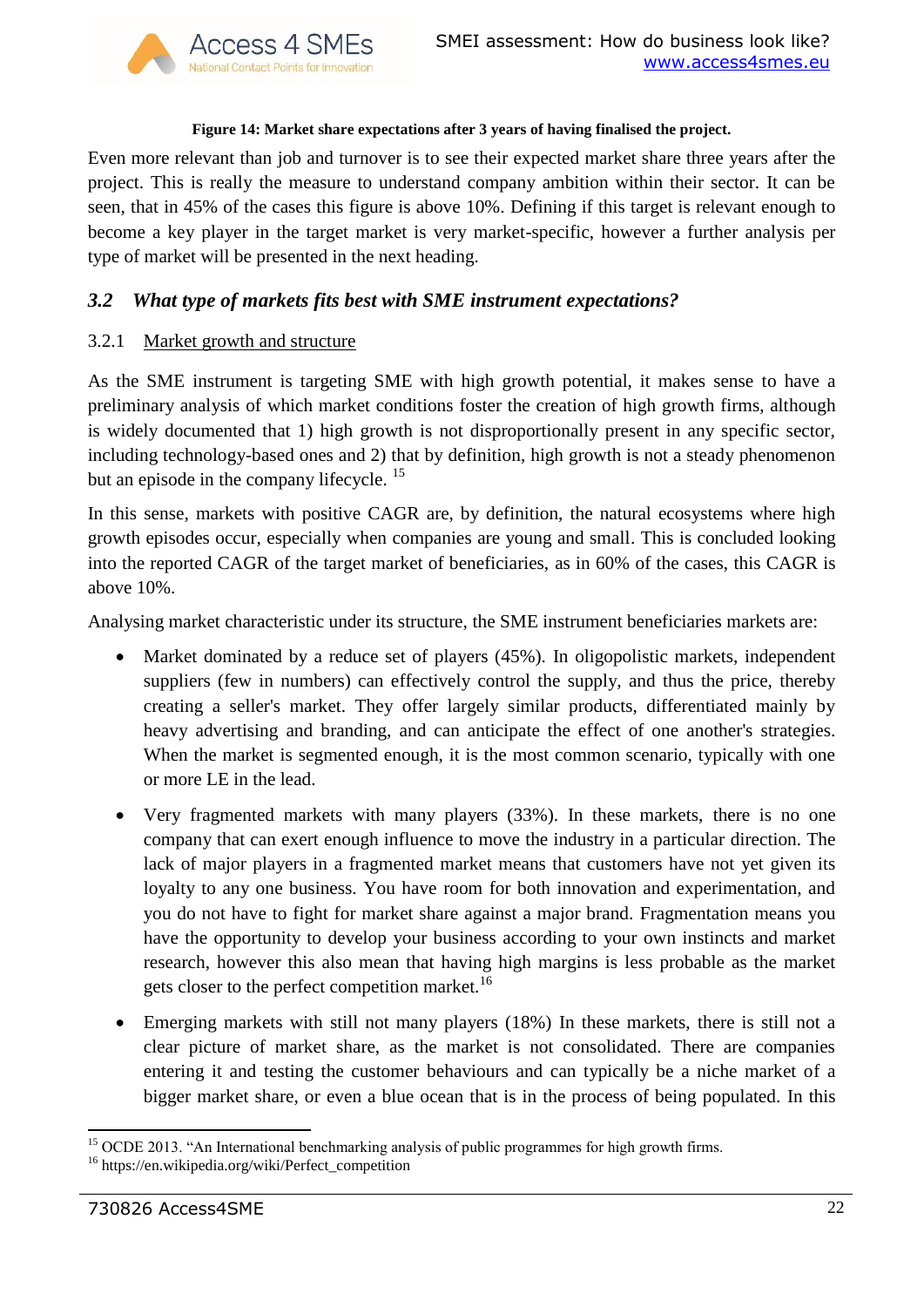

scenario, customers are still under a testing mode and not even loyal to the market needs identified. These markets are still malleable and evolve towards the mono-oligopoly model or towards the perfect-competition model.

• Blue Ocean markets (4%) These markets behave based on the view that market boundaries and industry structure are not given and can be reconstructed reaching an extra demand which is out there, largely untapped. The key of the problem is how to reach it, requiring a shift of attention from supply to demand, from a focus on competing to a focus on value innovation to unlock new demand.<sup>17</sup>

Crossing CAGR information with market structure, as seen in the figure it can be seen that CAGR expectations are the highest in the blue oceans markets (4% of the cases analysed), while is rather variable in the rest of market scenarios (basically depending on the market itself).



**Figure 15: CAGR depending on the type of market structure (n=49)**

Crossing company expected market share along these four market types, lead to the distribution found in the next figure.

Clearly, SME instrument are prone to be more market relevant in blue oceans market and emerging markets where competence is not yet fully established. Clearly, the SME instrument has the strongest added value in those cases, helping SME to accelerate their market positioning to capture a higher market share. With respect to markets already established, it is also highlighted that the companies expect that the SME instrument support help them to become a relevant partner in oligopolistic markets as almost 40% of them expect to reach more than 10% of the market share. In

<sup>1</sup> <sup>17</sup> https://en.wikipedia.org/wiki/Blue\_Ocean\_Strategy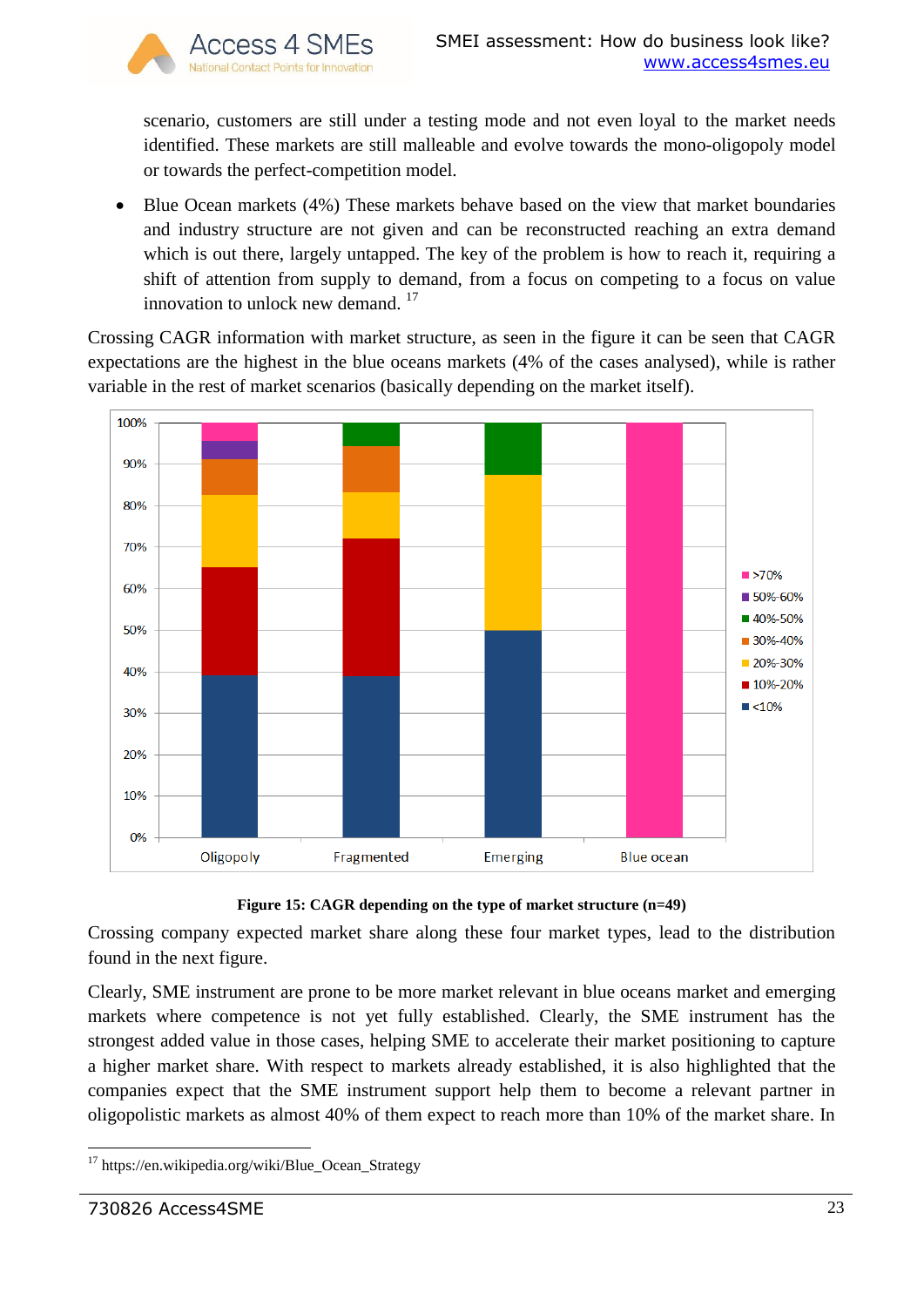very fragmented markets, it seems that the SME instrument has the least expected impact, however due to the nature of these markets, size tend to be large enough for many companies to take advantage of that.



**Figure 16: Market share expectations of SME instrument beneficiaries in the different markets (n=56)**

# <span id="page-23-0"></span>3.2.2 Market barriers

As most of the innovation policy measures covers market failures, in the SME instrument case, these market failures are linked to SME different market barriers that hamper their ability to benefit from the business opportunity they have identified.

In this respect, the analysis has identified the most common market barrier that need to be surpassed depending on the market type and on the market innovation cycle length.

As observed in the next table, market entry cost and the need of demonstrating the product/service are the two key elements highlighted in most of the cases. Apart from these two, each market structure has a different couple of needs to be covered thanks to the SME instrument.

In oligopolistic environments, the needs are a high investment (oligopolistic markets tend to have high entry costs) but also the urgent need of finding a first strong reference. Conversely, in very fragmented markets, this need is more linked to reaching enough client mass to build a strong positioning in the market together with complying with regulation (typically very fragmented and resource consuming). Finally, in emerging markets which are being shaped, investment to reach quickly is also a relevant market barrier.

These arguments are strong elements to deserve a public support as the one offered by the SME instrument, since in many cases, private funds are not eager to cover this high risk.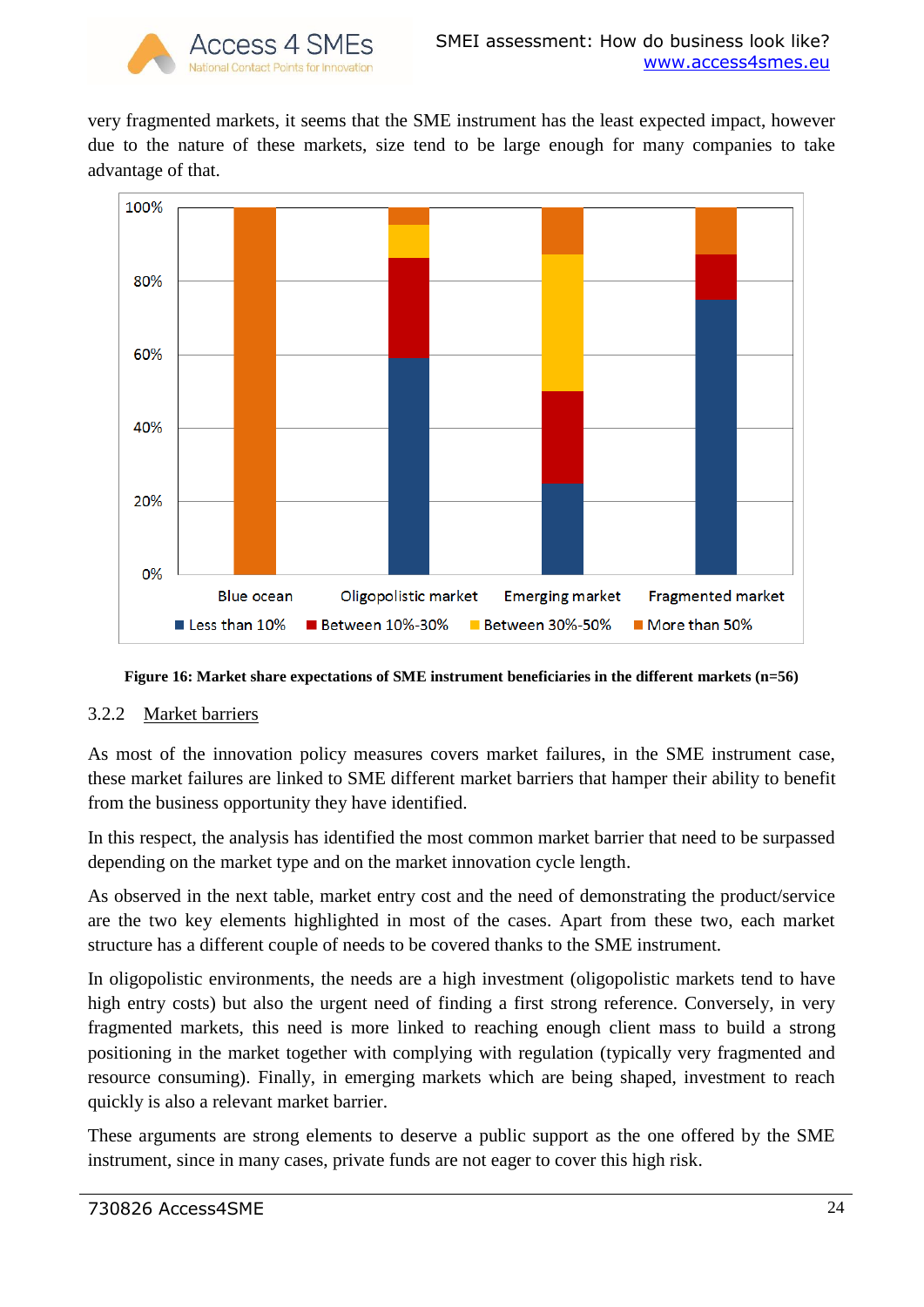| Market barrier linked to the                | <b>Blue ocean</b><br>$(n=2)$ | Oligopoly<br>$(n=25)$ | <b>Fragmented</b><br>$(n=18)$ | <b>Emerging</b><br>$(n=10)$ |
|---------------------------------------------|------------------------------|-----------------------|-------------------------------|-----------------------------|
| <b>Demonstration status of the solution</b> | 0                            | 10                    | 9                             | 8                           |
| Customer loyalty to established brands      | $\Omega$                     | $\overline{2}$        | 5                             | $\theta$                    |
| Investment needed to reach the market       |                              |                       | $\overline{2}$                | $\overline{5}$              |
| Acquisition of enough client mass           |                              | 3                     | 6                             | $\overline{2}$              |
| Finding a lead customer                     | 0                            | 6                     |                               | $\Omega$                    |
| Market regulation in place or forthcoming   | $\Omega$                     | 6                     | 8                             | 3                           |
| <b>Market entry marketing costs</b>         | 0                            | 16                    | 11                            | 6                           |
| Other market barriers                       | 0                            |                       | 6                             |                             |

Access 4 SMEs

**Table 2: Market barriers vs market structure.**

Making this analysis based on market innovation cycles, market entry cost and the need of demonstrating the product/service are still the two key elements highlighted in most of the cases.

In this case, for LIC markets, regulation becomes one of the key barriers while for MIC, investment to reach the market is still relevant. In SIC, this is no longer so critical and the barrier shift to getting enough clients mass.

| Market barrier linked to the                | $\rm SIC$ (n=11) | $MIC(n=17)$    | $LIC$ (n=27)   |
|---------------------------------------------|------------------|----------------|----------------|
| <b>Demonstration status of the solution</b> | $\boldsymbol{4}$ | 8              | 15             |
| Customer loyalty to established brands      | 1                | 3              | $\overline{4}$ |
| Investment needed to reach the market       | $\overline{2}$   | 6              | 6              |
| Acquisition of enough client mass           | $\overline{4}$   | $\overline{2}$ | 6              |
| Finding a lead customer                     | $\overline{0}$   | $\overline{2}$ | 5              |
| Market regulation in place or forthcoming   | $\overline{4}$   | 3              | 10             |
| <b>Market entry marketing costs</b>         | 7                | -9             | 19             |
| Other market barriers                       | 2                |                | 5              |

#### **Table 3: Market barriers vs market innovation cycle.**

#### <span id="page-24-0"></span>3.2.3 Market knowledge

As the SME instrument has a clear market focus, knowing the market is an asset to be demonstrated. Within the questionnaire, there are three elements that somehow measure this knowledge;

The level of definition of the business opportunity, in terms of existence and size.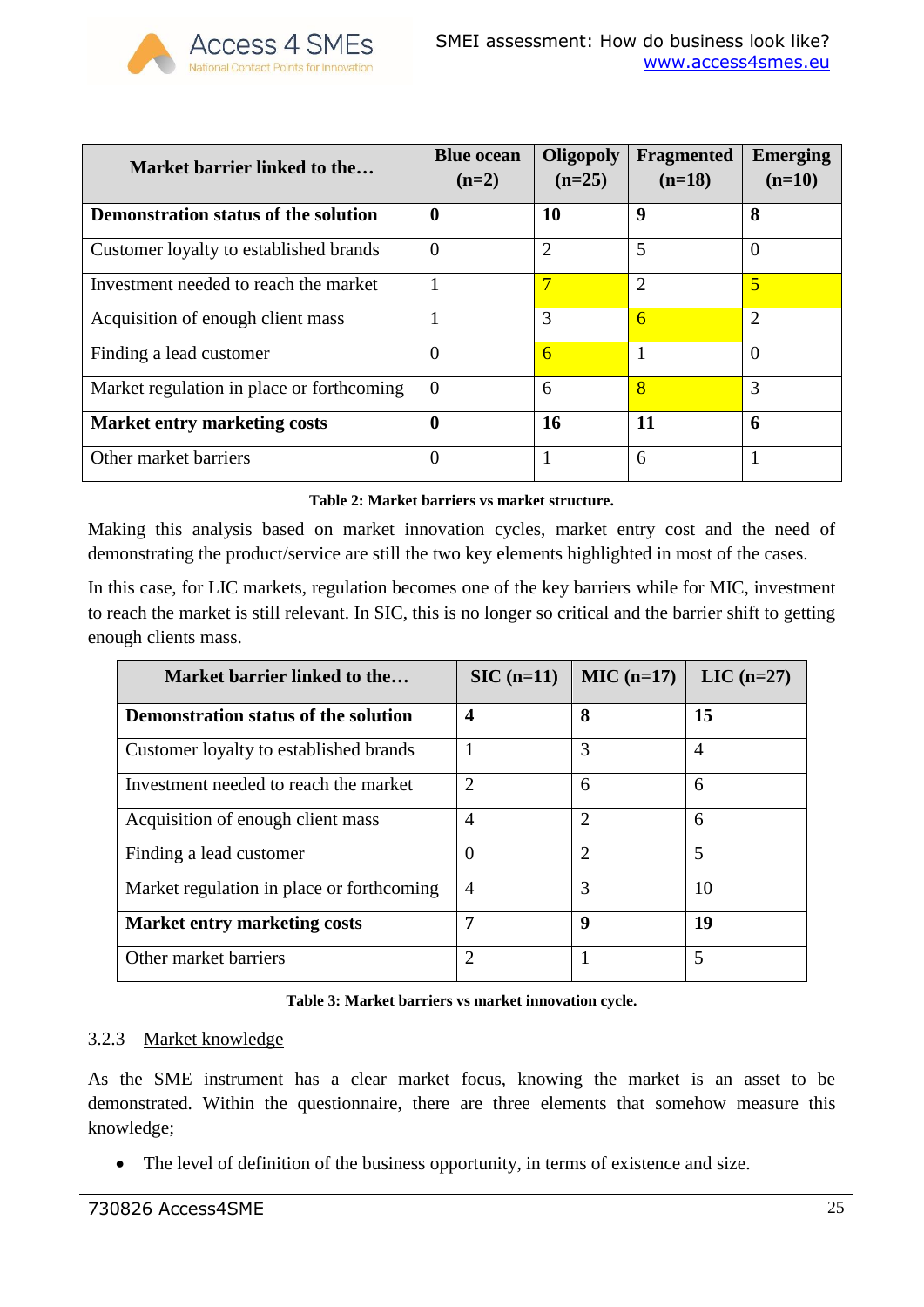

Access 4 SMEs

- The inclusion of support letters to the project (basically from potential clients of key stakeholders) trying to evaluate how far is a real traction for the business.
- The degree of maturity of the channels to reach to their market and the key partners to deploy the business.

The combined vision of the three elements can give a clearer picture of the expected dimensions worth to explain clear in the proposal.

Starting from the demand, existence and size is the most relevant parameter that frames a business opportunity. As such, all cases had already tested its size and its existence, however for that, different sources have been used. In 95% of the cases, they have already verified the existence of the demand through a direct experience in the market with potential users or based on current client needs. Furthermore, in 40% of the cases, they report having used also a formal data analysis to complement such demand existence.

Regarding the size, 57% of them claim to know its size based on an in-depth study and historical data while 27% of the sample has validated the business opportunity size based on their current customers. The rest of the sample (17%) is still working to validate it (typically during the phase 2 project) and so far they are working based on rough estimates of the demand size.

To complement these two preliminary figures, the existence of will to pay among their customer is a second element to test business viability. Numbers clearly show that having a letter of intent is key in successful SME instrument application (88% of all the cases had at least 1), especially coming from clients (almost 80%) or key stakeholders (60%). It clearly adds a trust element to the business side of the proposal.



**Figure 17: Letter of intent attached to the proposal coming from… (n=56)**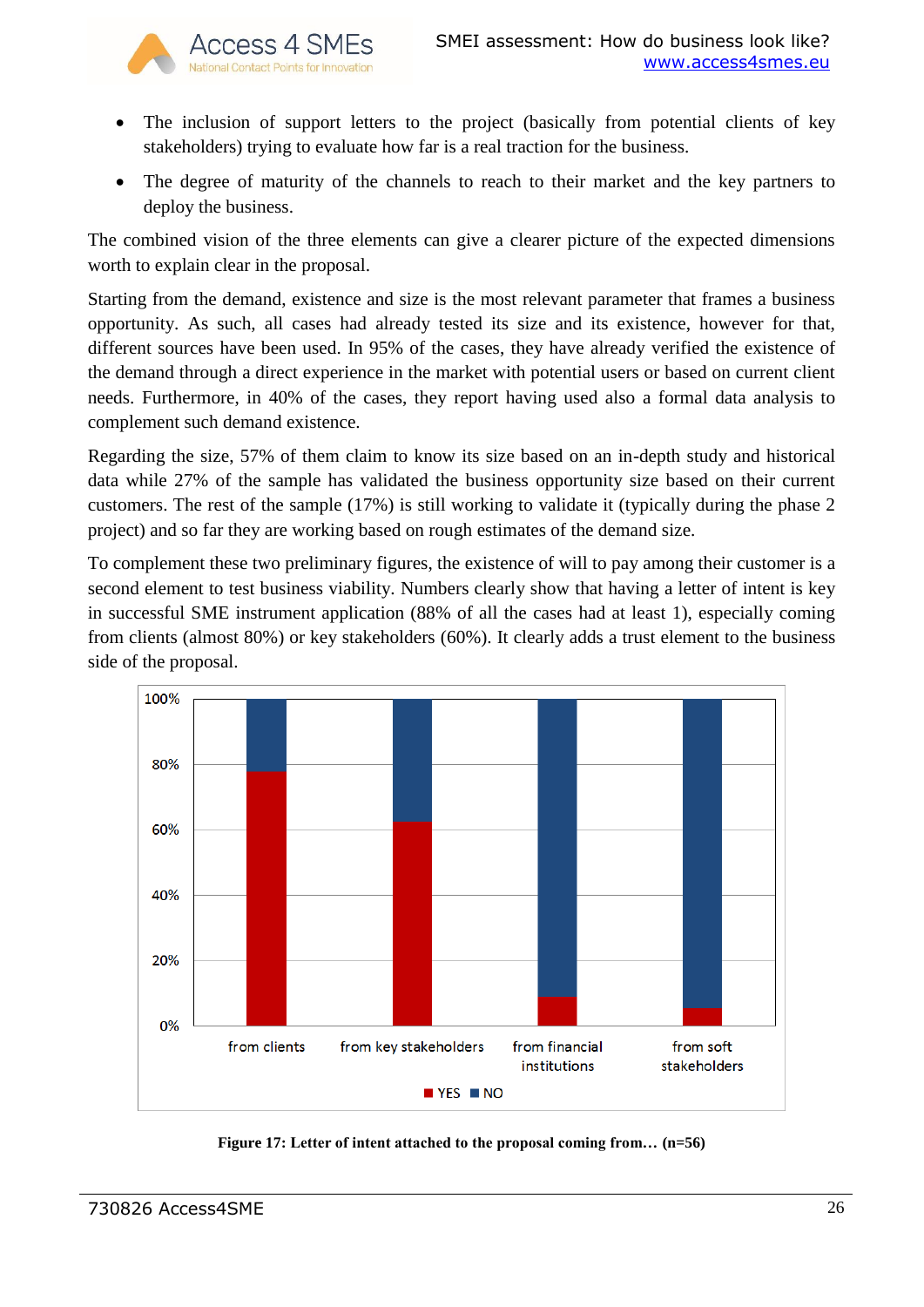

Finally, the maturity of the distribution channels gives an indication on the readiness of the business model itself. In this case, it can be seen that distribution channel are mainly so far planned but not yet secured., while it occurs similar with other key partners needed to deploy the project. As observed, hardly 20-30% of the projects have already the business model market ready in that respect.





## <span id="page-26-0"></span>*3.3 What type of team fits better with the SME instrument expectations?*

The team is at the heart of any SME ability to take advantage of a business opportunity as the execution is the real driver of an SME vision, business model planning and meeting the different milestones. To analyse this pattern in the SME instrument dataset information on the company history and the managing team is captured.

## <span id="page-26-1"></span>3.3.1 The history of the company and its investor (if any)

Since the SME instrument starts with a TRL6, information on how they have reached there is a relevant parameter to see its commitment so far with their product and its complexity. Three conclusions are taken from the questionnaires analysed:

- In most of the cases, they have reached TRL 6 committing their internal resources (80%).
- It is also very relevant to see that the SME instrument is a follow-on funding for other public funding in almost 60% of the cases
- Only in 7% of the cases, the company business is based on acquired IP developed by a thirdparty.

Besides, in 73% of the cases, the company already had some type of investment before entering the programme. As it can be observed in the next figure, the most common case is a VC like investment, followed by bank debt. Other types of equity investment, as Business Angels or industrial partnerships, are also representative in the dataset as they occur in around 20% of the cases. It can be concluded that this external investment is also acting a kind of validator of the business idea to ensure that the SME instrument proposal has a tangible potential.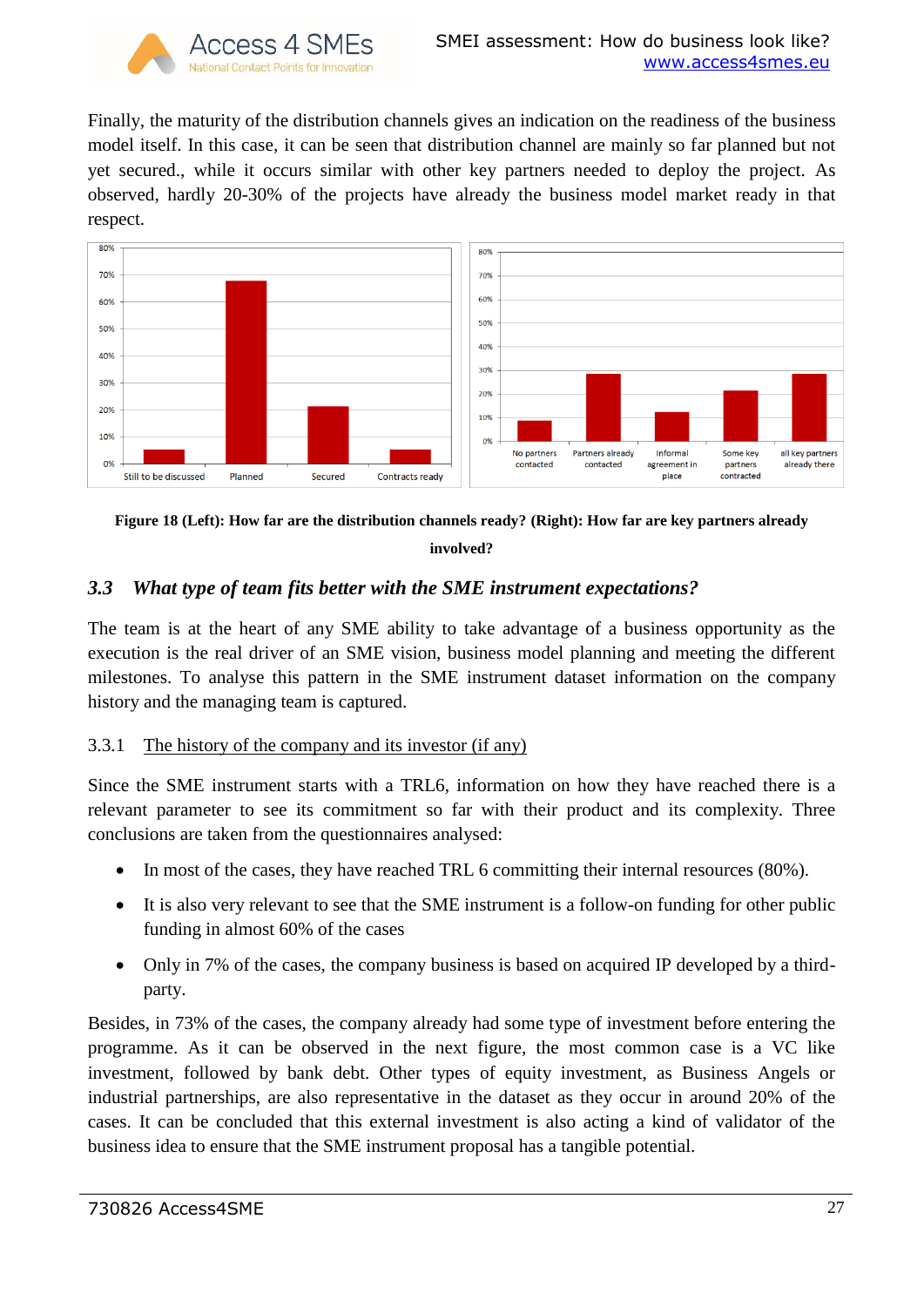



#### **Figure 19: Type of investment in the SME, considering that you already had some (n=41 out of 56)**

#### <span id="page-27-0"></span>3.3.2 The business experience of the team

The SME instrument is targeting high growth companies and as such their managing team should bring experience in managing companies. Analysing the corresponding fields in the questionnaire, in all cases the conclusions are converging: having a team with business and management experience is a must in the SME instrument.

Figures show that in 100% of the cases, they reported previous business experience from the team and in 2 out of 3 reported having worked previously in a managerial business position. Furthermore, almost half of them already had a previous experience as an entrepreneur.

Looking specifically to this subgroup (25 out of 56), 60% reported to have started 2 SME, 20% reported to have started more than 2 SMEs and even 24% of them reported to have successfully grow and sell a previous SME.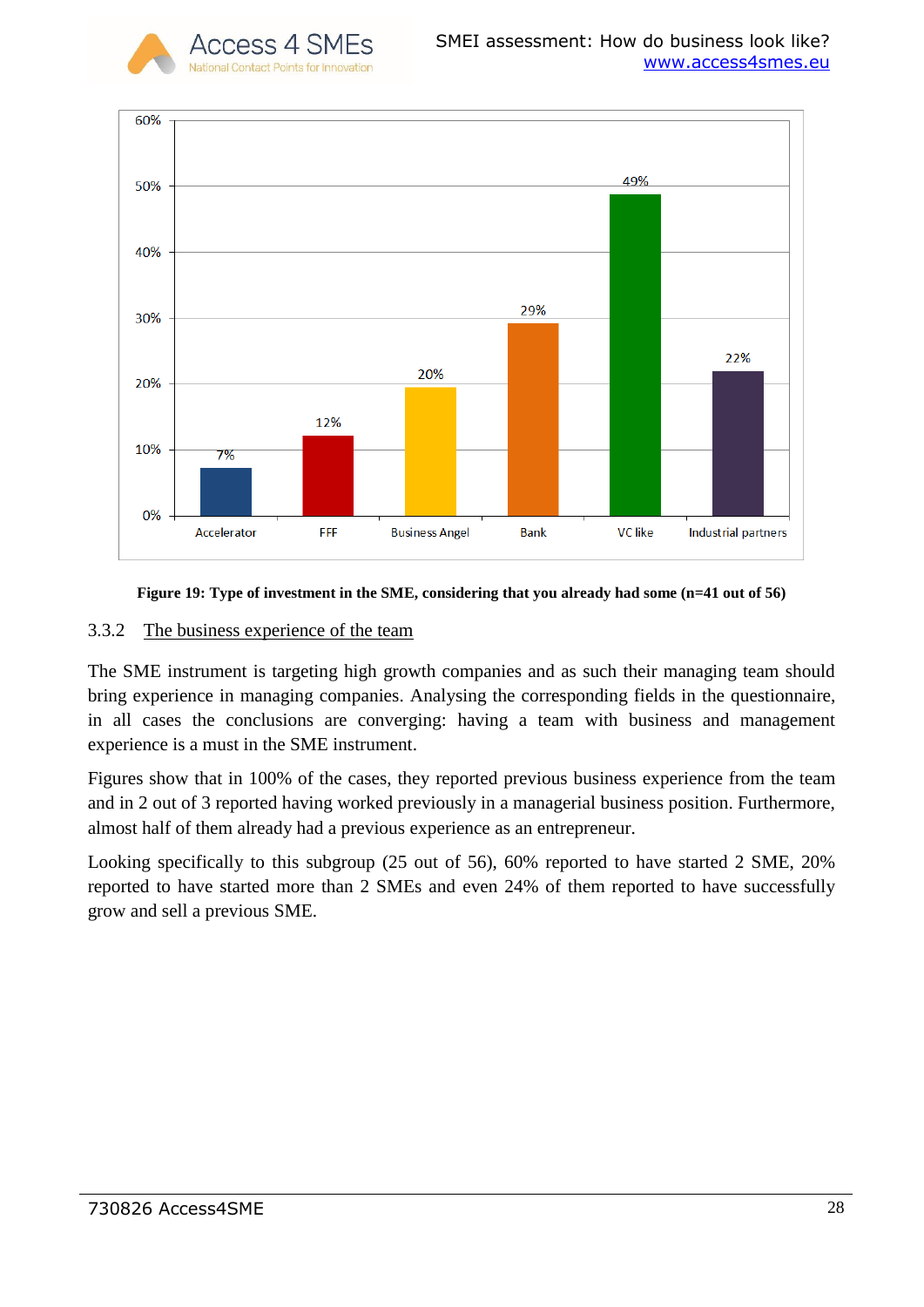## <span id="page-28-0"></span>**4 Learnings and recommendations**

The results of this report highlights the common patterns observed in a representative sample of the SME instrument beneficiaries (almost 60) as "food for thought" for NCPs or intermediaries aiming to target correctly this kind of support to their SME clients.

As the analysis has been done following three questions

- What type of business fits best within the SME instrument?
- What type of target market fits best within the SME instrument?
- What type of teams fits best within the SME instrument?)

the learnings have been also aligned to these three dimensions.

#### **Business dimensions.**

- **B2B funding needs in the "valley of death" fits rather better than the B2C funding needs** (first large contract vs large marketing effort to reach many early adopters) **with the SME instrument funding offer**, and as such, it can be seen in the sample that in most case, an SME instrument project will primarily aim to sell under a B2B approach. Having this approach has a big advantage from a scaling perspective as it just needs a "manageable" number of clients to interact with, increasing their lifetime value along the time. Due to the technological heritage of the programme, **typically an SME instrument still aims to sell a product rather that a service** which also facilitates scaling considering economies of scale in manufacturing and distribution $^{18}$ .
- **High margin per sale is a common expectation in most of the cases,** even considering that each sector understand differently what is a "high margin". The SME instrument proposal needs to specifically explain how they can be able to charge such high margin and how they will maintain it in time. **The most common argument for that is to have a solid IP protection already in place or in progress.** As alternative, this unfair advantage is claimed to be maintained through an entry barrier defined by the market itself or by the own nature of the product.
- The SME instrument sample beneficiaries **tend to approach a known problem from a different perspective (disruptive innovation) in almost half of the cases,** with a better offer approach in 30% of the cases (incremental innovation) **and so far only in 20% of the cases claimed to satisfy a new need or delivering the first product for an unserved need (market creating innovation).** Considering the actual frequency of occurrence of market creating innovations, it can be envisaged that if it is the case and is well-justified, it is a key winning asset for being a successful SME instrument. If not, disruptive innovation is well enough.

 $\overline{a}$ <sup>18</sup> SaaS is considered here a product rather than a service since it is really developed as such although it is exploitable as as a service. In fact, physical product and SaaS are the top "outputs" of the projects analysed.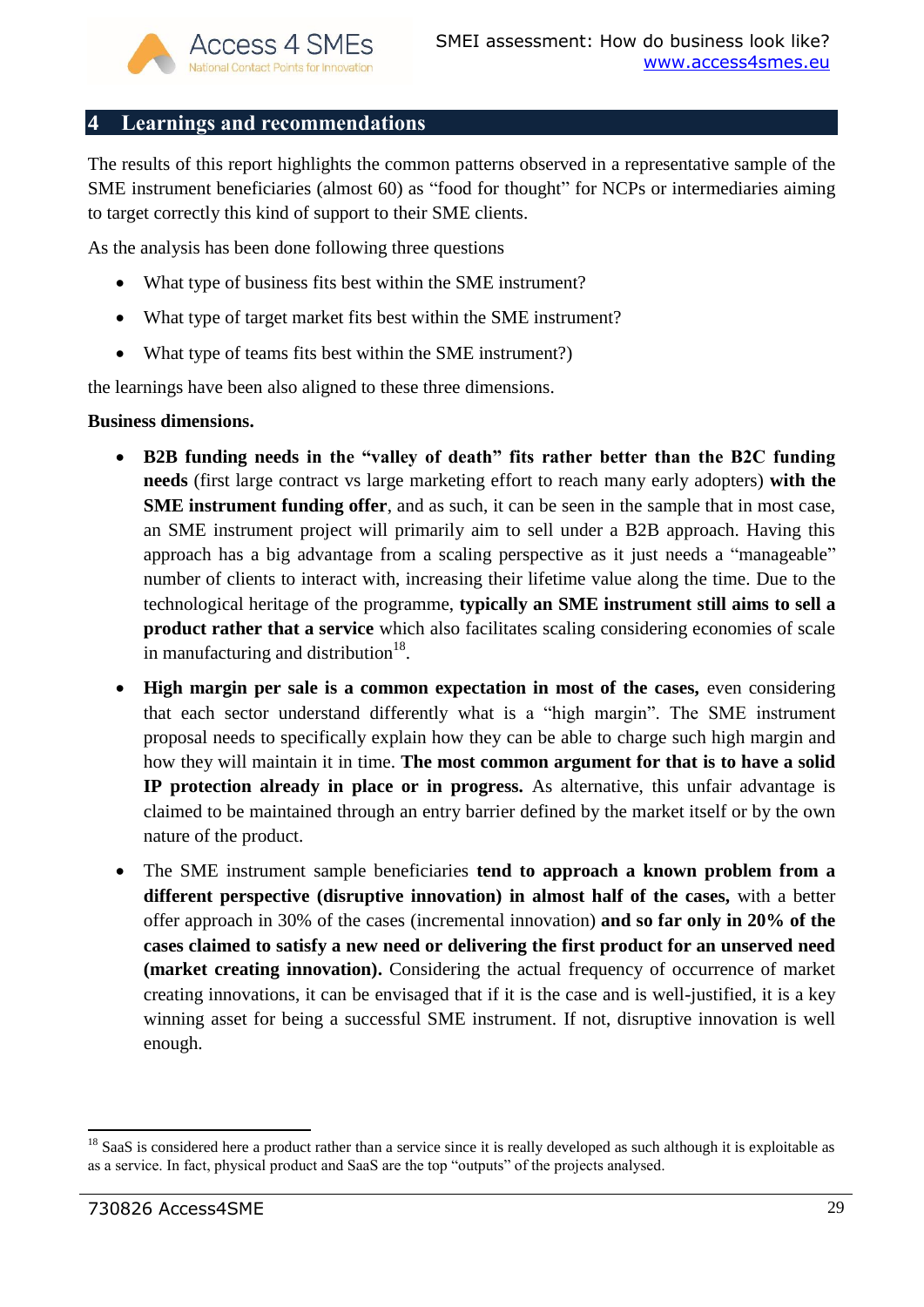## **Market dimensions.**

- The SME instrument under EIC aims to fund innovations that create new markets, so **blue oceans are the real target of the instrument. However** it can be said that **emerging markets** (still in development) **or fragmented markets** (where there is room for many competitors) **is a good alternative for powerful SME instrument proposals** if they are able to demonstrate that they know their dynamics well enough.
- **The existence of strong market barriers gives logic to using public funds to help SME to grow, although they are very dependent on the market structure.** In oligopolistic environments, the needs are a high investment (oligopolistic markets tend to have high entry costs) but also the urgent need of finding a first strong reference. Conversely, in very fragmented markets, this need is more linked to reaching enough client mass to build a strong positioning in the market together with complying with regulation (typically very fragmented and resource consuming). Finally, in emerging markets which are being shaped, investment to reach quickly is also a relevant market barrier.
- As the SME instrument deals with market, **it is fundamental that the market opportunity is already well tested (in existence and size).** Moreover, the existence of "will to pay" among their potential customer is crucial for the application process. **Having letter of intent from potential clients is key in successful SME instrument application.** Similarly, the SME instrument application has to explain the readiness of the business model itself, especially the route to market (typically distribution channels, either own forces or third party forces). This aspect is a relevant issue to planned and show some advances in the proposal, but most of the projects work on securing them during the project duration.

## **Company dimensions.**

- **Age and size do not set a typical SME instrument target company** as 38% of the beneficiaries are younger than 5 years in terms of age (defined as start-ups by the GBER $^{19}$ ), and 44% are micro SME in terms of size. Clearly, **business maturity is a more relevant parameter for targeting the SME instrument, support especially to those SME which are in the project-to project phase or in the upscaling phase.**
- As the SME instrument start its support in TRL 6, the companies already claimed to have had previous investment, either internally (80% of the cases), either thanks to a previous grant phase at some level (60% of the cases) of thanks to external investors (73% of the cases). **This pre-investment acts a kind of validator of the technology or the business idea to ensure that the SME instrument proposal has a tangible potential.**
- Being the team a key factor of success of the SME instrument business, **a strong business team with business experience is a must in this programme, either as a previous experience in larger corporations or as an entrepreneur.** Only with technological staff is hardly impossible to get an SME instrument, especially now where the face to face interview in Brussels is added to the evaluation process.

<sup>1</sup> <sup>19</sup> Commission Regulation (EU) N°651/2014 of 17 June 2014.